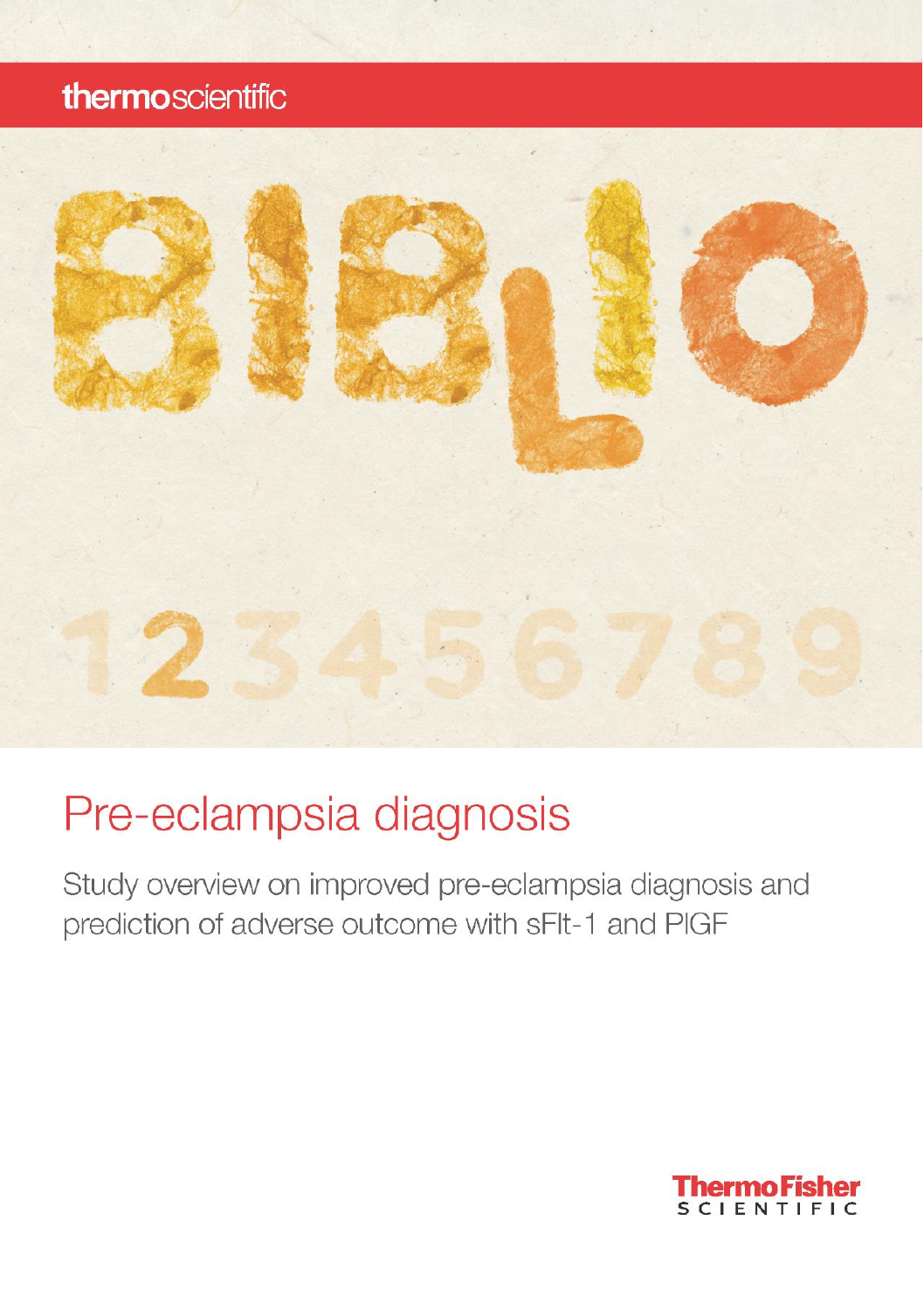# **Content**

| Improved pre-eclampsia diagnosis and prediction of adverse outcome                                                                                                                                            | 4              |
|---------------------------------------------------------------------------------------------------------------------------------------------------------------------------------------------------------------|----------------|
| Angiogenic Factor Estimation as a Warning Sign of Preeclampsia-Related<br>Peripartum Morbidity Among Hospitalized Patients / Lopes Perdigao J et al., 2019                                                    | 5              |
| Intrauterine growth restriction, soluble fms-like tyrosine kinase-1 to placental<br>growth factor ratio increase and preeclampsia / Boulanger H et al., 2019                                                  | 6              |
| Midpregnancy prediction of pre-eclampsia using serum biomarkers sFlt-1<br>and PIGF / Black C et al., 2019                                                                                                     | $\overline{7}$ |
| The soluble fms-like tyrosin kinase-1 (sFLT-1) to placental growth factor (PIGF)<br>ratio as a possible indicator for the severity of preeclampsia - single institution<br>experience / Müller A et al., 2019 | 8              |
| Randomized Interventional Study on Prediction of Preeclampsia/Eclampsia<br>in Women With Suspected Preeclampsia / Cerdeira AS et al., 2019                                                                    | 9              |
| Analytical validation of soluble fms-like tyrosine and placental growth factor assays<br>on B.R.A.H.M.S KRYPTOR Compact Plus automated immunoassay platform /<br>Chan SL et al., 2018                         | 10             |
| Evaluation of sFIt-1/PIGF Ratio for Predicting and Improving Clinical Management<br>of Pre-eclampsia: Experience in a Specialized Perinatal Care Center / Caillon H<br>et al., 2018                           | 11             |
| Soluble fms-like tyrosine kinase-1, placental growth factor and their ratio as a<br>predictor for pre-eclampsia in East Asians / Cheng YKY et al., 2018                                                       | 12             |
| Diagnosis of preeclampsia and fetal growth restriction with the sFIt-1/PIGF ratio:<br>Diagnostic accuracy of the automated immunoassay KRYPTOR /<br>Dröge LA et al., 2017                                     | 13             |
| Angiogenic Markers Predict Pregnancy Complications and Prolongation in<br>Preeclampsia: Continuous Versus Cutoff Values / Saleh L et al., 2017                                                                | 14             |
| Using the angiogenic factors sFIt-1 and PIGF with Doppler ultrasound of the<br>uterine artery for confirming preeclampsia / Bahlmann F et al., 2016                                                           | 15             |
| Soluble fms-Like Tyrosine Kinase-1-to-Placental Growth Factor Ratio and Time<br>to Delivery in Women With Suspected Preeclampsia / Zeisler H et al., 2016                                                     | 16             |
| Influence of the sFIt-1/PIGF Ratio on Clinical Decision-Making in Women with<br>Suspected Preeclampsia / Klein E et al., 2016                                                                                 | 17             |
| Longitudinal changes in maternal serum placental growth factor and soluble<br>fms-like tyrosine kinase-1 in women at increased risk of pre-eclampsia /<br>Khalil A et al., 2016                               | 18             |
| KRYPTOR-automated angiogenic factor assays and risk of pre-eclampsia-<br>related adverse outcomes / Salahuddin S et al., 2016                                                                                 | 19             |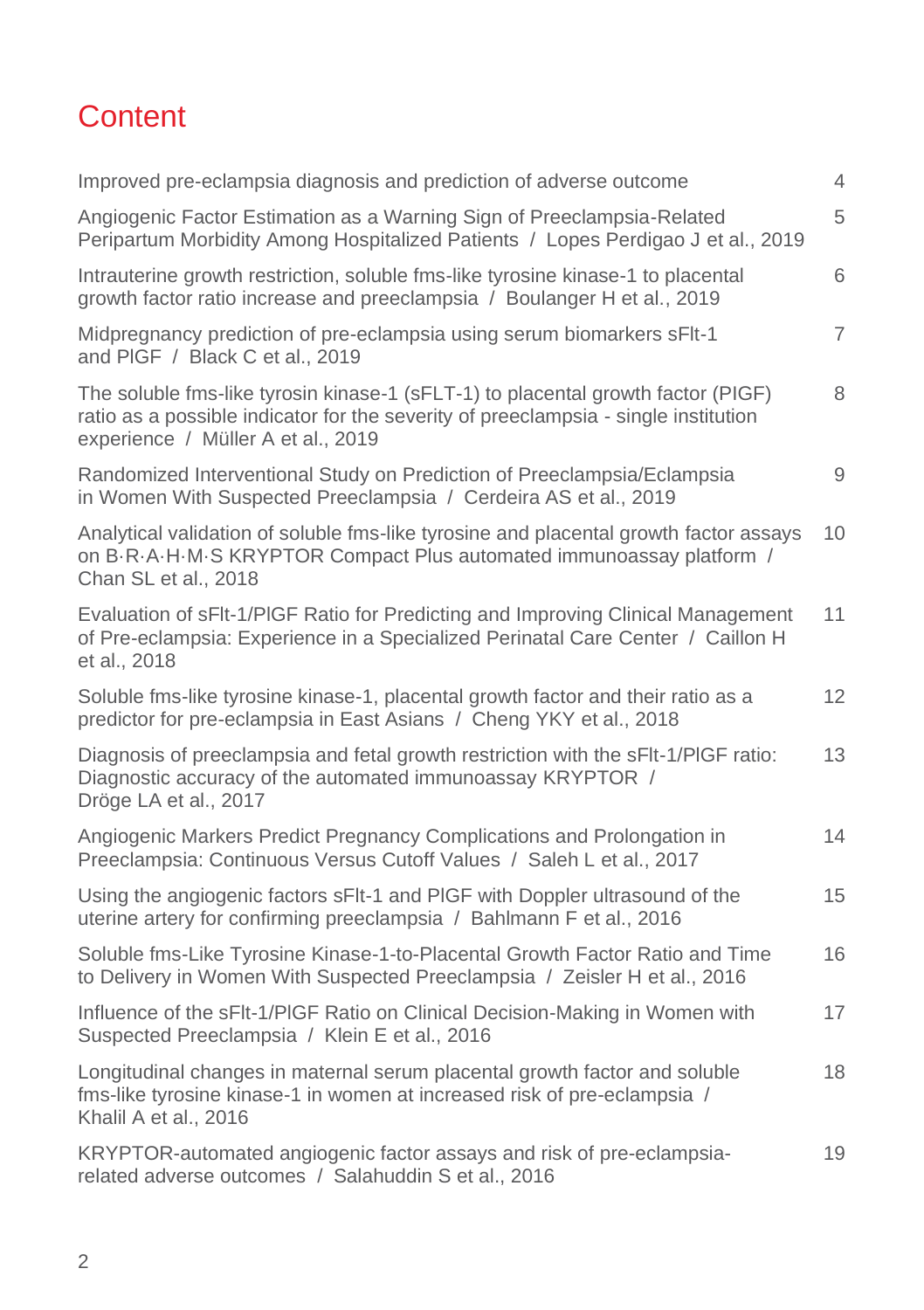| The sFIt-1/PIGF ratio associates with prolongation and adverse outcome of<br>pregnancy in women with (suspected) pre-eclampsia: analysis of a high-risk<br>cohort / Saleh L et al., 2016                                    | 20 |
|-----------------------------------------------------------------------------------------------------------------------------------------------------------------------------------------------------------------------------|----|
| Predictive Value of the sFIt-1:PIGF Ratio in Women with Suspected<br>Pre-eclampsia / Zeisler H et al., 2016                                                                                                                 | 21 |
| Removal of Soluble Fms-Like Tyrosine Kinase-1 by Dextran Sulfate<br>Apheresis in Pre-eclampsia / Thadhani R et al., 2016                                                                                                    | 22 |
| Diagnosis of pre-eclampsia with sFIt-1/PIGF ratio: an inter assay<br>comparison / Andersen LB et al., 2015                                                                                                                  | 23 |
| Placental growth factor (PIGF) and sFIt-1 during pregnancy: physiology,<br>assay and interest in pre-eclampsia / Lecarpentier E et al., 2016                                                                                | 24 |
| Angiogenesis-Related Biomarkers (sFlt-1/PLGF) in the Prediction and<br>Diagnosis of Placental Dysfunction: An Approach for Clinical Integration /<br>Herraiz I et al., 2015                                                 | 25 |
| Analytical evaluation of the novel soluble fms-like tyrosine kinase 1 and<br>placental growth factor assays for the diagnosis of pre-eclampsia /<br>van Helden J et al., 2015                                               | 26 |
| Maternal serum sFIt-1/PIGF ratio in twin pregnancies with and without pre-<br>eclampsia in comparison with singleton pregnancies / Dröge L et al., 2015                                                                     | 27 |
| Prediction of pre-eclampsia and induced delivery at <34 weeks gestation by<br>sFLT-1 and PIGF in patients with abnormal midtrimester uterine Doppler<br>velocimetry: a prospective cohort analysis / Stubert J et al., 2015 | 28 |
| Characterization of the Soluble fms-Like Tyrosine Kinase-1 to Placental<br>Growth Factor Ratio in Pregnancies Complicated by Fetal Growth Restriction /<br>Herraiz I et al., 2014                                           | 29 |
| New gestational phase-specific cutoff values for the use of the soluble<br>fms-like tyrosine kinase-1/placental growth factor ratio as a diagnostic test for<br>pre-eclampsia / Verlohren S et al., 2014                    | 30 |
| The importance of repeated measurements of the sFIt-1/PIGF ratio for the<br>prediction of pre-eclampsia and intrauterine growth restriction / Schoofs K<br>et al., 2014                                                     | 31 |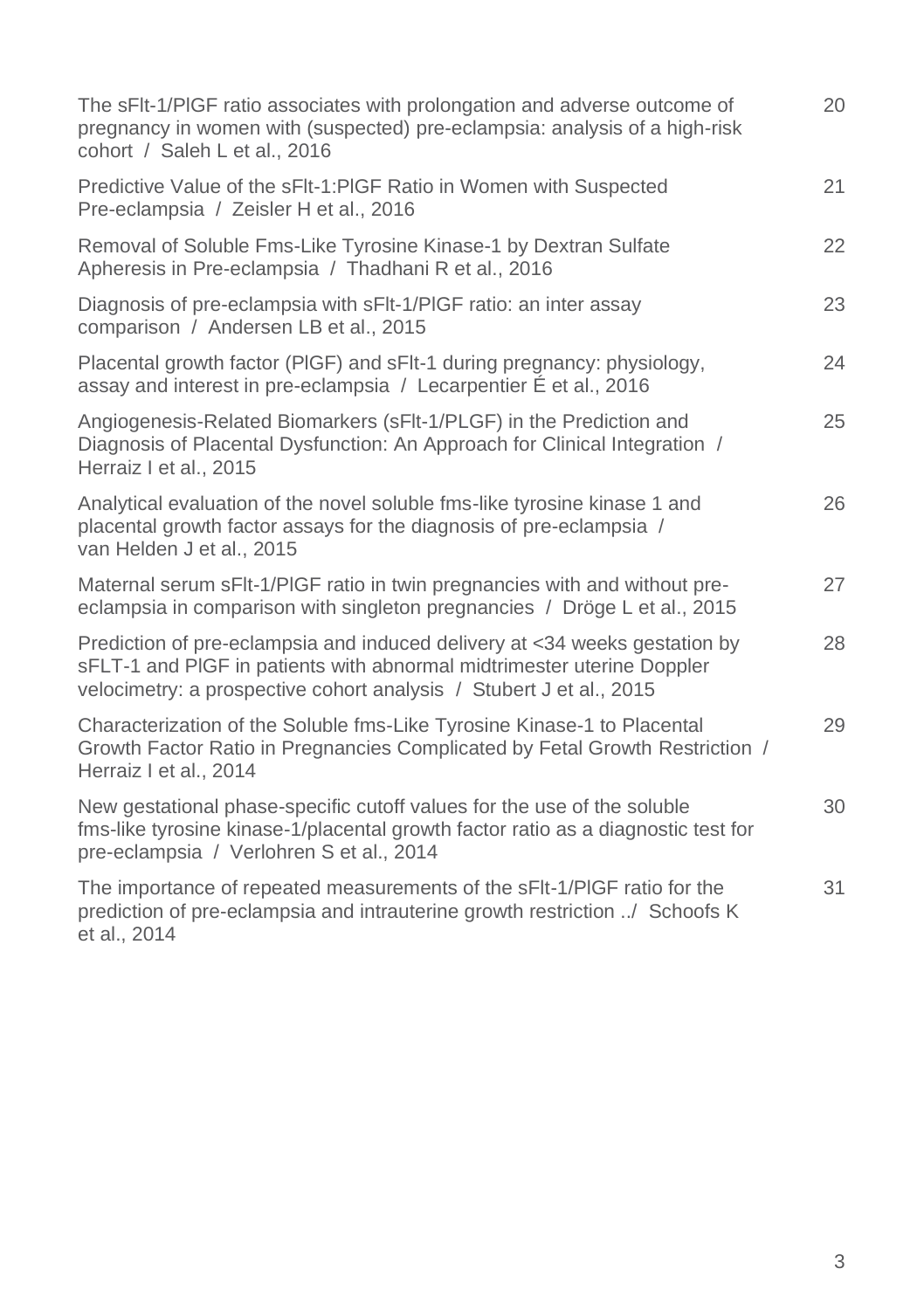# Improved pre-eclampsia diagnosis and prediction of adverse outcome

Pre-eclampsia, which complicates about 2-3% of pregnancies, is a major cause of perinatal and maternal morbidity and mortality. Routine 1st trimester combined screening can identify women at high risk for developing pre-term pre-eclampsia in weeks 11-13+6 of gestation.

This literature review provides an overview of **why and how to implement the biomarkers sFlt-1 (soluble FMS-like tyrosine kinase) and PlGF (Placental growth factor)** into clinical practice for **women with suspected pre-eclampsia after 20 weeks of gestation** in order to improve patient management and patient care.

Main findings supported in the studies are:

- In patients with pre-eclampsia sFIt-1 levels are significantly increased while PIGF levels are significantly decreased compared to healthy pregnancies
- The sFlt-1/PlGF ratio is a useful tool as an aid to confirm the diagnosis of preeclampsia
- The sFlt-1/PIGF ratio improves the predictive value of Doppler ultrasound alone
- The sFlt-1/PlGF ratio is useful in the differential diagnosis of hypertensive pregnancy-related disorders
- The sFlt-1/PlGF ratio is useful in predicting the development of an adverse outcome in women with diagnosed pre-eclampsia

The determination of maternal serum sFlt-1 and PlGF together with other biological and clinical data improves the diagnostic possibilities in pre-eclampsia management in second and third trimester of pregnancy.

#### **Therefore, the sFlt-1/PlGF ratio is an important tool to better monitor and care for women with suspected pre-eclampsia or women already suffering from this severe pregnancy-related disorder.**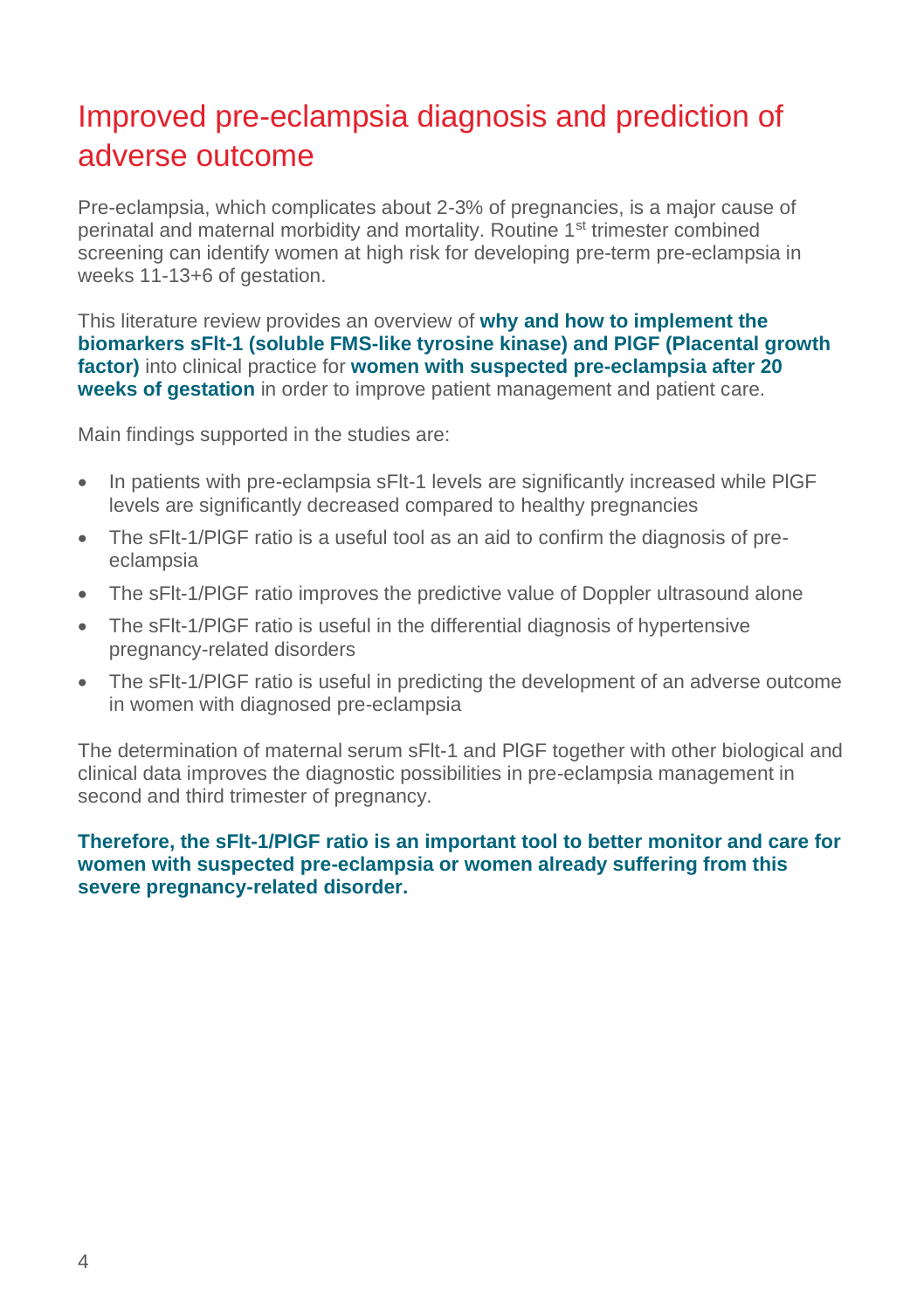## **Angiogenic Factor Estimation as a Warning Sign of Preeclampsia-Related Peripartum Morbidity Among Hospitalized Patients**

Lopes Perdigao J, Chinthala S, Mueller A, Minhas R et al. *Hypertension. 2019 Apr;73(4):868-877*

#### **Abstract**

Preeclampsia-related morbidity and mortality is rising predominantly because of delayed identification of patients at risk for preeclampsia with severe features and associated complications. This study explored the association between angiogenic markers (sFlt1 [soluble fms-like tyrosine kinase-1]) and PlGF [placental growth factor]) and preeclampsia-related peripartum complications.

Normotensive women or those with hypertensive disorders of pregnancy were enrolled. Blood samples were collected within 96 hours before delivery, and angiogenic markers were measured on an automated platform.

Our study included 681 women, 375 of which had hypertensive disorders. Of these, 127 (33.9%) had severe preeclampsia, and 71.4% were black. Compared with normotensive women, women with severe preeclampsia had higher levels of sFlt1 (9372.5 versus 2857.0 pg/mL; P<0.0001), lower PlGF (51.0 versus 212.0 pg/mL; P<0.0001), and a high sFlt1/PlGF (212.0 versus 14.0; all P<0.0001). A similar trend in sFlt1, PlGF, and sFlt1/PlGF was found in those women with complications secondary to preeclampsia (all P<0.001). The highest tertile of sFlt1/PlGF was strongly associated with severe preeclampsia in a multivariable analysis. Among patients with a hypertensive disorder of pregnancy, 340 (90.7%) developed postpartum hypertension, of which 50.4% had mild, and 40.3% had severe postpartum hypertension. The sFlt1/PlGF ratio was significantly higher for severe and mild postpartum hypertension compared with women with normal postpartum blood pressures (73.5, 46.0, and 13.0, respectively; P values<0.0001). Furthermore, the highest tertile of antepartum sFlt1/PlGF was associated with postpartum hypertension  $(P=0.004)$ .

This study demonstrates a significant association between an abnormal angiogenic profile before delivery and severe preeclampsia and peripartum complications.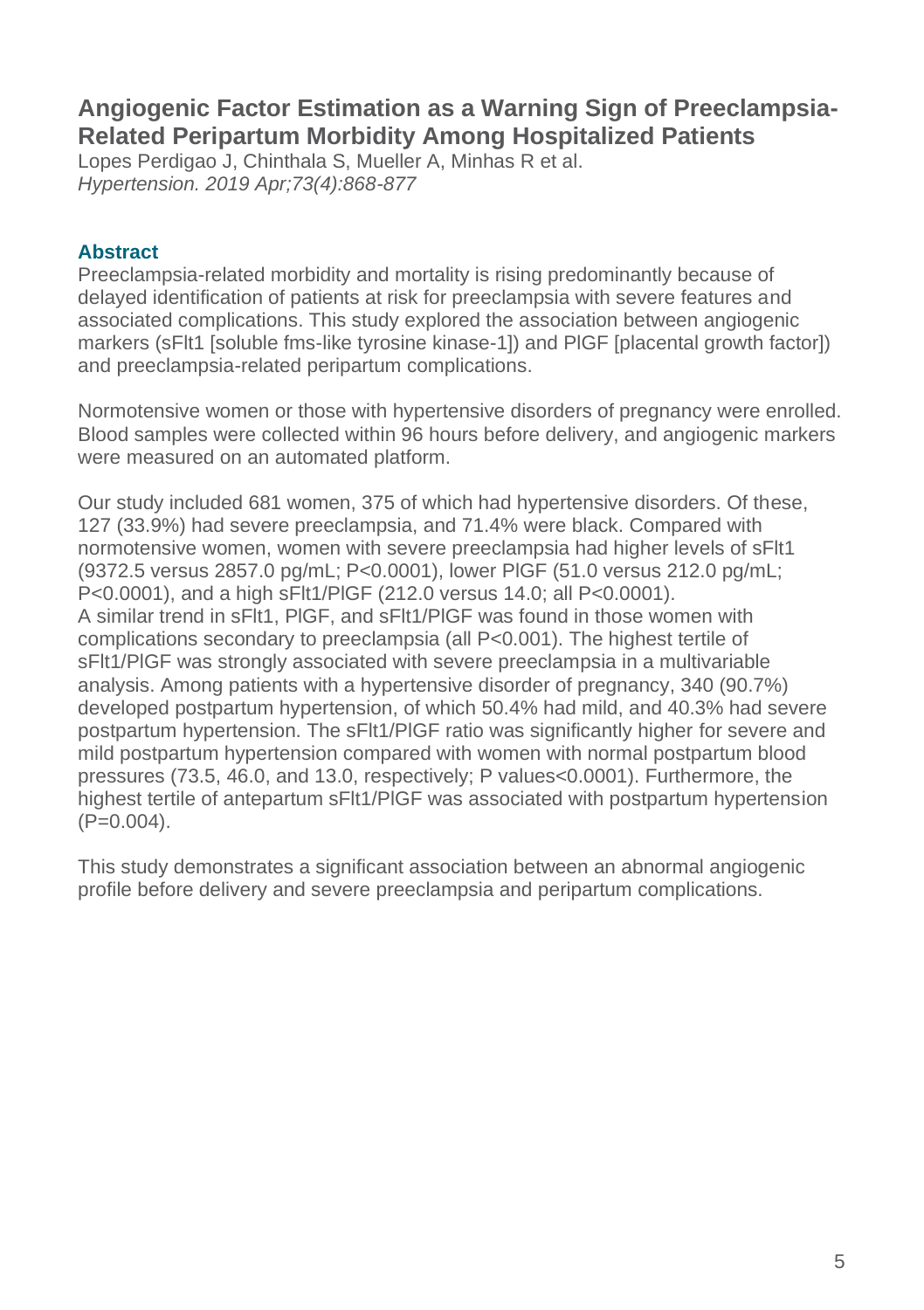## **Intrauterine growth restriction, soluble fms-like tyrosine kinase-1 to placental growth factor ratio increase and preeclampsia**

Boulanger H, Drouin D, Largilliere C, Lefèvre G *J Gynecol Obstet Hum Reprod. 2019 May 11. pii: S2468-7847(18)30509-9*

#### **Background**

Intrauterine growth restriction (IUGR) and preeclampsia (PE) share common features such as ischemic placental disease but also differ in their clinical expression regarding maternal diseases. The reason why IUGR remains isolated in some cases yet is followed by clinical manifestations of PE in other cases remains unexplained.

#### **Case report**

A 40-year old woman, gravida two, para one, experienced early-onset IUGR with a significant increase in the ratio of soluble fms-like tyrosine kinase 1 (sFlt-1) to placental growth factor (PlGF) but, surprisingly, without any maternal clinical manifestations of PE.

#### **KEY FACTS**

**IUGR and a significant increase in sFlt-1/PlGF ratio without PE raise the issue of a missing factor enabling IUGR, a significant increase in sFlt-1/PlGF ratio, and PE to be linked. TEACHING POINTS: (1) Early-onset IUGR and a significant increase in sFlt-1/PlGF ratio do not necessarily mean the onset of PE. (2) Combining early-onset IUGR and a significant increase in sFlt-1/PlGF ratio without PE raises the question of an additional factor responsible for the onset of PE.**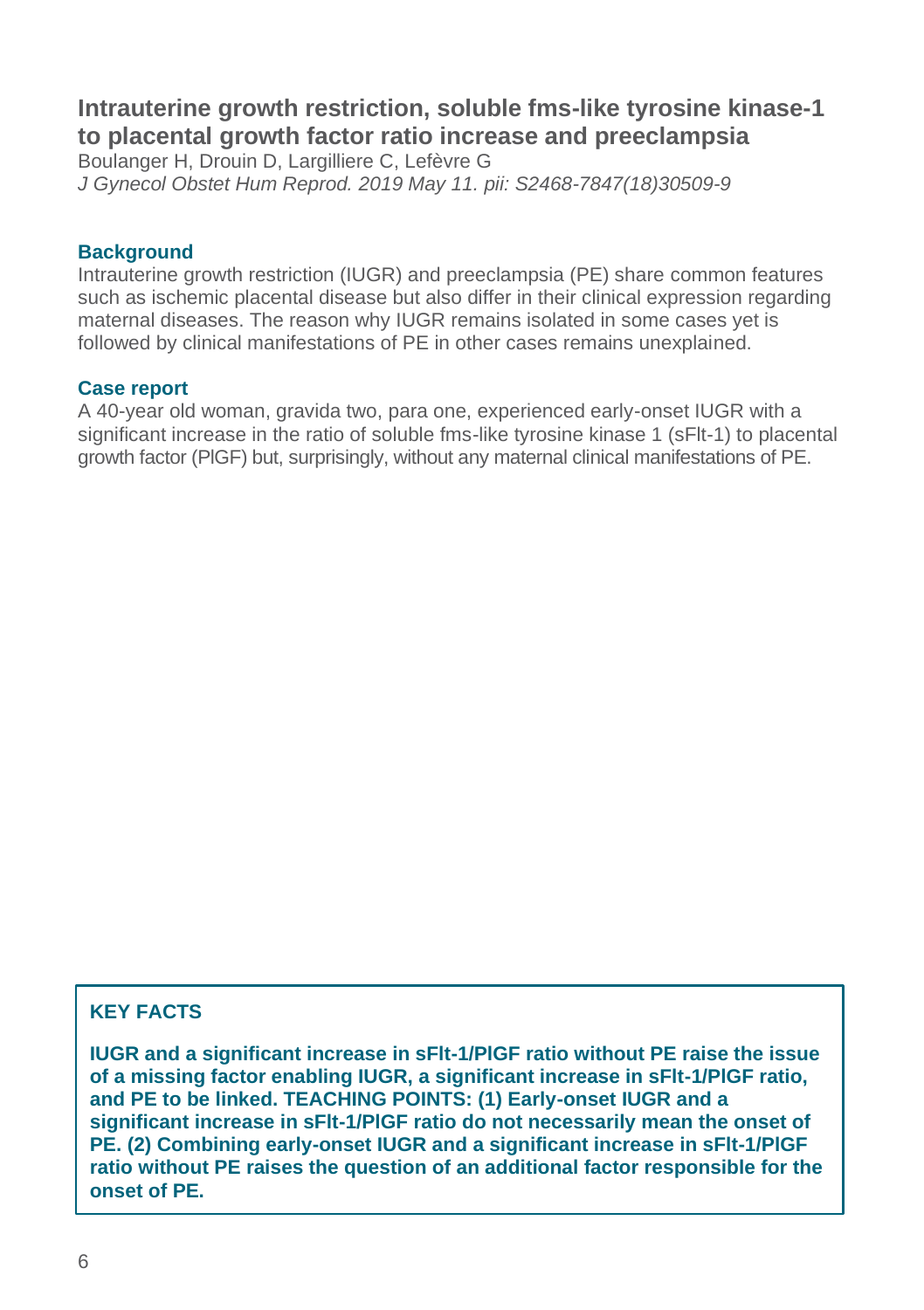## **Midpregnancy prediction of pre-eclampsia using serum biomarkers sFlt-1 and PlGF**

Black C, Al-Amin A, Stolarek C, Kane SC, Rolnik DL, White A, da Silva Costa F *Brennecke S Pregnancy Hypertens. 2019 Apr;16:112-119*

#### **Objective**

Pre-eclampsia remains a significant cause of morbidity and mortality. Placental biomarkers soluble Fms-like tyrosine kinase-1 (sFlt-1) and placental growth factor (PlGF) have been investigated previously for their ability to predict pre-eclampsia. We compared the performance of these biomarkers for midpregnancy pre-eclampsia prediction using three different immunoassay platforms.

#### **Study design**

Prospective study including singleton pregnancies 19-22 weeks' gestation. Maternal bloods were collected at recruitment. Screening performances using receiver operating characteristic (ROC) curves for PlGF and sFlt-1/PlGF ratio raw data and MoM values in isolation were evaluated for three immunoassay platforms using selected cut-off values.

#### **Main outcome measures**

Pre-eclampsia was defined as early-onset (<34 weeks' at delivery) and preterm (<37 weeks' at delivery).

#### **Results**

For prediction of preterm pre-eclampsia, PlGF MoM and sFlt-1/PlGF ratio MoM performed similarly, with areas under the curve (AUC), detection rates (DR) and false positive rates (FPR) for PlGF MoM and sFlt-1/PlGF ratio MoM being 0.77-0.79 and 0.71-0.74, 62.5% for both and 9.7-14.9 and 10.7-17.7, respectively. For the prediction of early-onset pre-eclampsia, sFlt-1/PlGF ratio raw data and MoM values performed similarly, with AUC, DR and FPR being 0.92-0.97 and 0.93-0.96, 100% for both, and 4.13-16.9 and 9.4-12.2, respectively.

#### **KEY FACTS**

**For midpregnancy prediction of preterm pre-eclampsia, PlGF MoM for all three platforms and sFlt-1/PlGF ratio MoM for the two platforms that tested sFlt-1 performed similarly. For midpregnancy prediction of early-onset preeclampsia at midpregnancy, sFlt-1/PlGF ratio raw data and MoM values using the early-onset cut-off for the two platforms that tested sFlt-1 gave similar performance from a clinical perspective.**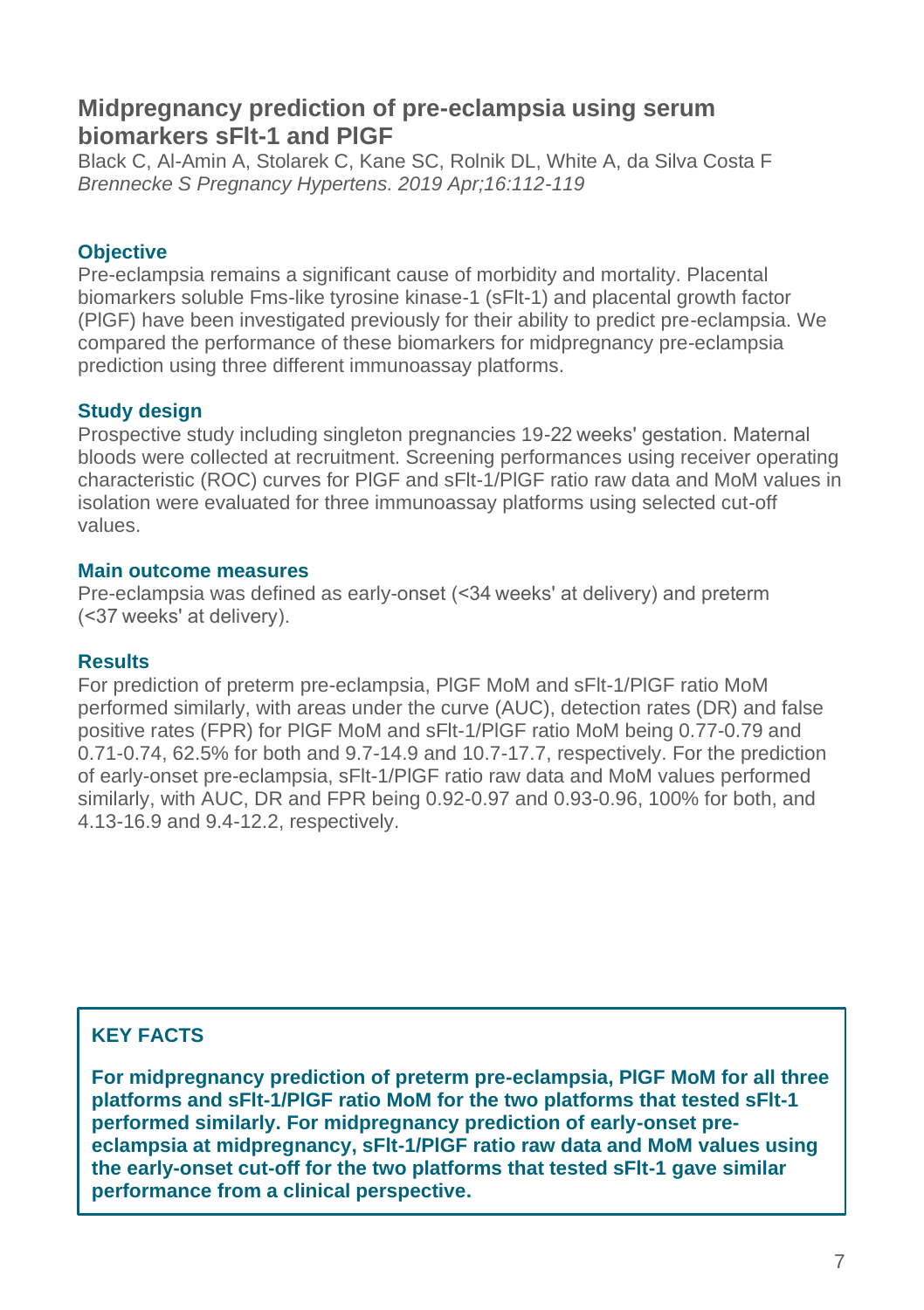## **The soluble fms-like tyrosin kinase-1 (sFLT-1) to placental growth factor (PIGF) ratio as a possible indicator for the severity of preeclampsia - single institution experience**

Müller A, Horvat V, Vulin M, Mandić S, Šerić V, Vidosavljević D *Med Glas (Zenica). 2019 Feb 1;16(1):53-59*

#### **Aim**

To investigate a potential of the clinical use of the soluble fms-like tyrosine kinase 1 (sFLT-1) to placental growth factor (PlGF) ratio from the perspective of a small hospital centre.

#### **Methods**

Maternal serum samples were analysed at 241/7-28 0/7, and 281/7-320/7 weeks of gestation. The level of sFLT-1 and PIGF was determined by immunoassay platform and used to calculate the sFLT-1/PIGF ratio in 35 pregnant women, and divided into subgroups according to preeclampsia occurrence at the time of delivery: preterm (≤37 weeks) or term (37-42 weeks'), and matched a control group.

#### **Results**

Patients in the preterm delivery group had a significantly higher incidence of intrauterine growth restriction, lower gestational age at the time of delivery, and lower infant birth weight compared to the other two groups. There was a negative correlation between the sFLT-1/PlGF ratio and GA and between the sFLT-1/ PlGF ratio and birth weight at the time of delivery. The value of the sFLT-1/PlGF ratio was significantly higher in the preterm delivery PE group. All the PE group pregnancies ended with caesarean delivery compared to 25% in the control group. However, none of the patients from the PE group had any of the possible complications of preeclampsia nor did they require additional therapy such as blood transfusion or additional non-standard hypertensive therapy.

#### **KEY FACTS**

**The sFLT-1/PlGF ratio could be used as an indicator for the development and estimation of the severity of PE to provide objective evidence for the management of preeclampsia patients, and as a predictive marker of preeclampsia at low cost.**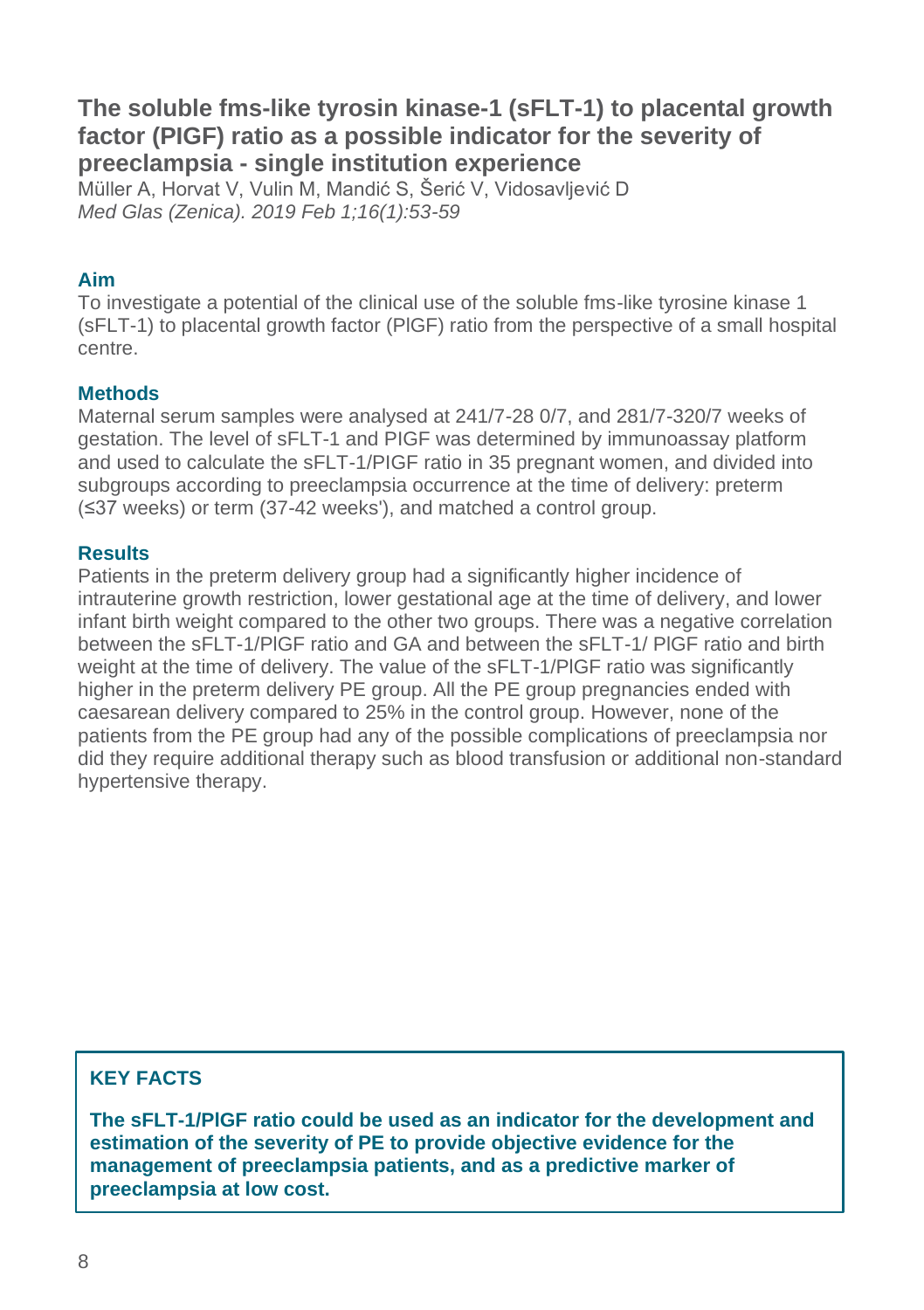## **Randomized Interventional Study on Prediction of Preeclampsia/Eclampsia in Women With Suspected Preeclampsia**

Cerdeira AS, O'Sullivan J, Ohuma EO, Harrington D, Szafranski P et al *Hypertension. 2019 Aug 12:HYPERTENSIONAHA11912739*

#### **Abstract**

The ratio of maternal serum sFlt-1 (soluble fms-like tyrosine kinase 1) to PlGF (placental growth factor) has been used retrospectively to rule out the occurrence of preeclampsia, a pregnancy hypertensive disorder, within 7 days in women presenting with clinical suspicion of preeclampsia.

A prospective, interventional, parallel-group, randomized clinical trial evaluated the use of sFlt-1/PlGF ratio in women presenting with suspected preeclampsia. Women were assigned to reveal (sFlt-1/PlGF result known to clinicians) or nonreveal (result unknown) arms. A ratio cutoff of 38 was used to define low (≤38) and elevated risk (>38) of developing the condition in the subsequent week. The primary end point was hospitalization within 24 hours of the test. Secondary end points were development of preeclampsia and other adverse maternal-fetal outcomes.

We recruited 370 women (186 reveal versus 184 nonreveal). Preeclampsia occurred in 85 women (23%). The number of admissions was not significantly different between groups (n=48 nonreveal versus n=60 reveal; P=0.192). The reveal trial arm admitted 100% of the cases that developed preeclampsia within 7 days, whereas the nonreveal admitted 83% (P=0.038). Use of the test yielded a sensitivity of 100% (95% CI, 85.8- 100) and a negative predictive value of 100% (95% CI, 97.1-100) compared with a sensitivity of 83.3 (95% CI, 58.6-96.4) and negative predictive value of 97.8 (95% CI, 93.7-99.5) with clinical practice alone. Use of the sFlt-1/PlGF ratio significantly improved clinical precision without changing the admission rate. Clinical Trial Registration-URL: http://www.isrctn.com. Unique identifier: ISRCTN87470468.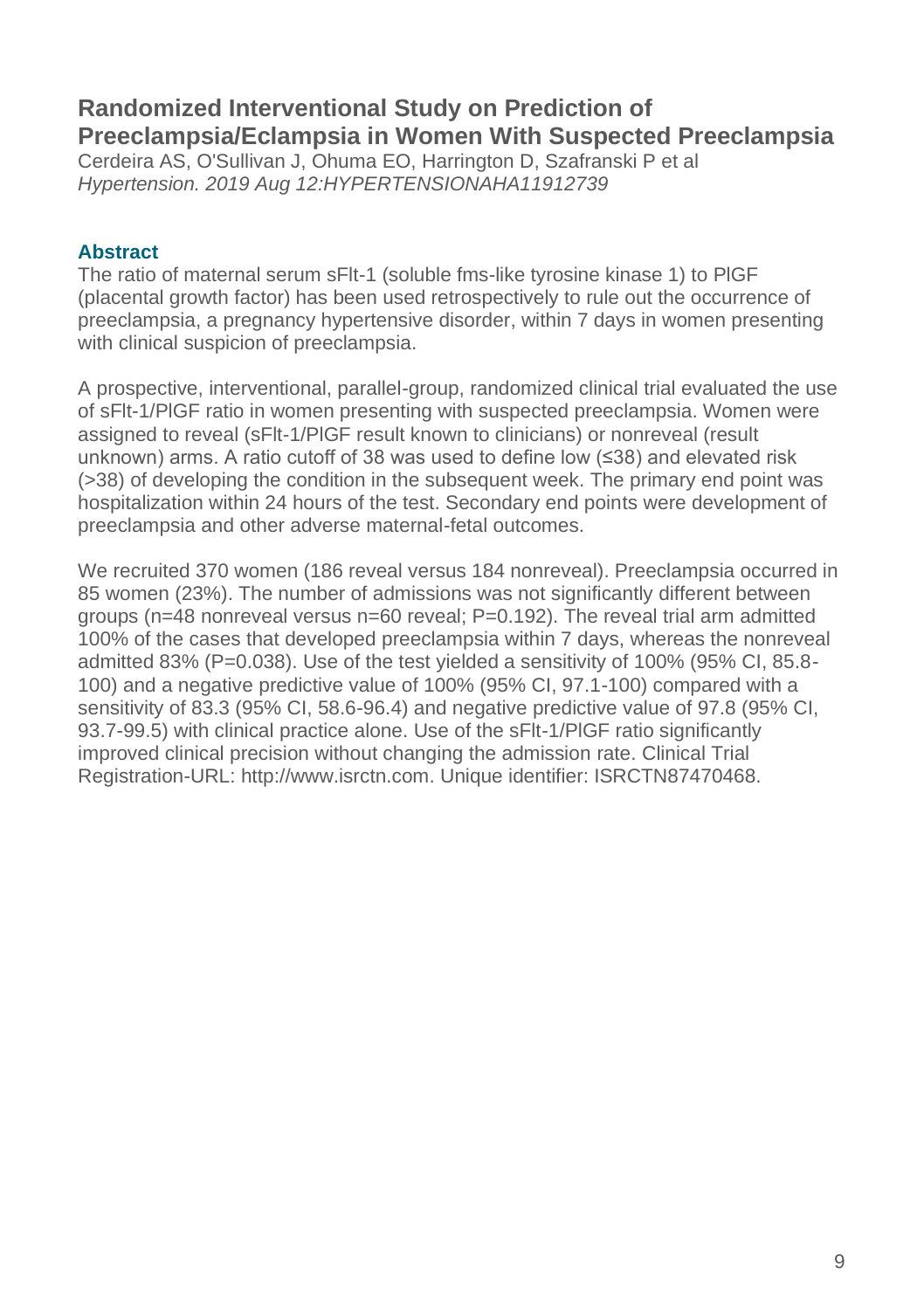## **Analytical validation of soluble fms-like tyrosine and placental growth factor assays on B·R·A·H·M·S KRYPTOR Compact Plus automated immunoassay platform**

Chan SL, Rana S, Chinthala S, Salahuddin S, Yeo KJ *Pregnancy Hypertens. 2018 Jan;11:66-70*

#### **Background**

Preeclampsia is one of the leading hypertensive disorders of pregnancy. Angiogenic biomarkers such as anti-angiogenic factor soluble fms-like tyrosine kinase 1 (sFlt1) and pro-angiogenic factor placental growth factor (PlGF) are involved in the pathophysiology of preeclampsia.

#### **Objective**

The aim of this study is to validate the analytical performance of sFlt1 and PlGF on the B·R·A·H·M·S KRYPTOR Compact Plus (ThermoFisher Scientific).

#### **Study design**

We examined K2-EDTA plasma samples from 50 patients on B·R·A·H·M·S KRYPTOR Compact Plus, an automated immunoassay platform. QC materials were used to assess intra- and inter-precision of the assay. Lower limit of quantitation and interference studies were determined using pooled patient plasma.

#### **Results**

The sFlt1 and PlGF assays demonstrated an analytical measuring range of 90- 69,000 pg/mL and 11-7000 pg/mL, respectively (r2 > 0.99). Lower limit of quantitation (20% CV) was interpolated to be 35 pg/mL for sFlt1 and 10 pg/mL for PlGF. Total precision for both assay displayed CVs of <10%. Interference studies showed that both assays were not significantly affected by hemolysis up to an H-index of 1100 for sFlt1 and 300 for PlGF; L- and I-index of 800 and 80 respectively for both assays. The Passing-Bablok regression analysis for sFlt1/PlGF yielded an equation of y = 1.05x + 0.02, and the Bland Altman analysis showed an average bias of 0.84.

#### **KEY FACTS**

**Plasma levels of sFlt1 and PlGF measured on the B·R·A·H·M·S KRYPTOR Compact Plus platform demonstrate excellent analytical performance and are acceptable as clinical grade assays.**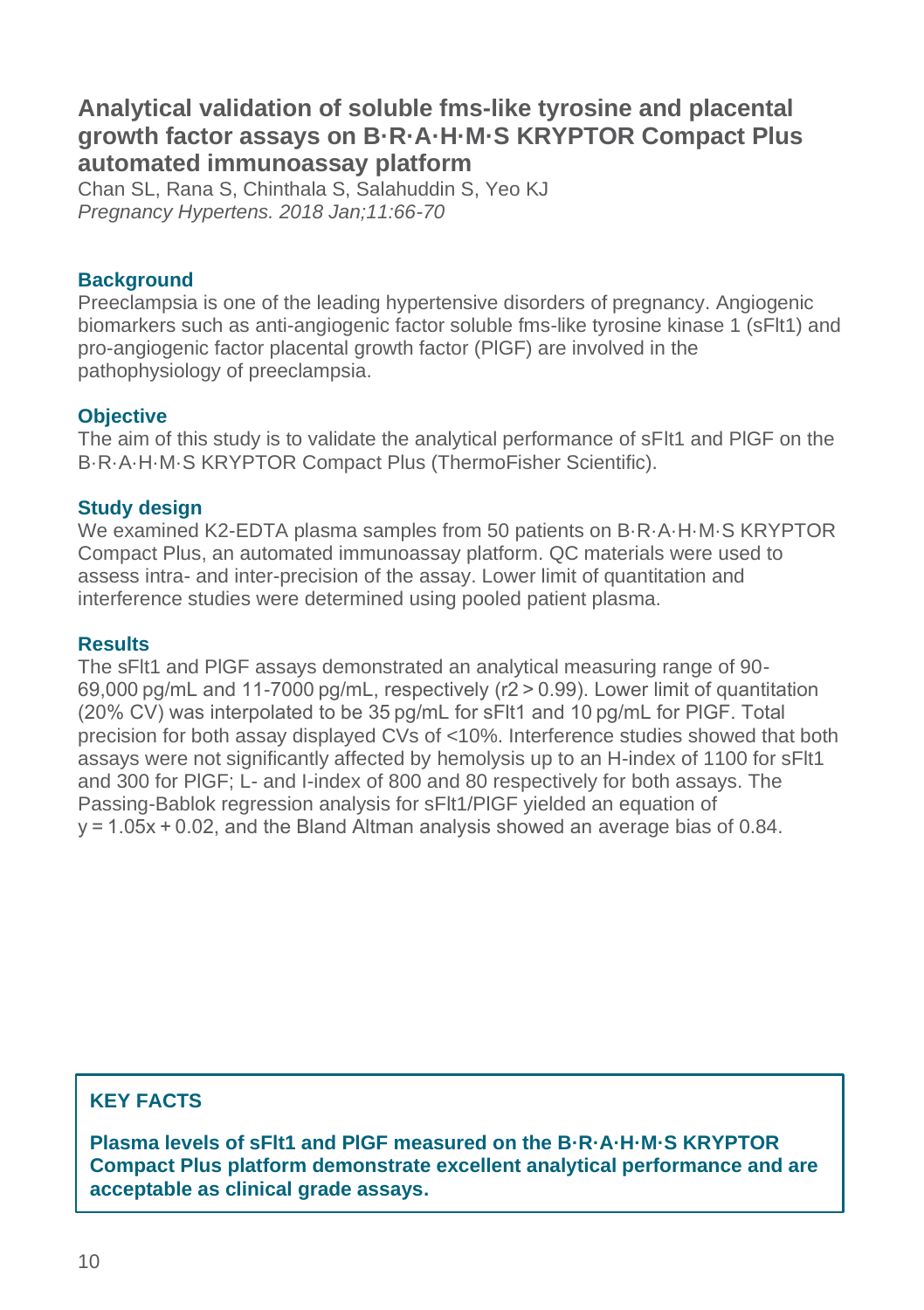## **Evaluation of sFlt-1/PlGF Ratio for Predicting and Improving Clinical Management of Pre-eclampsia: Experience in a Specialized Perinatal Care Center**

Caillon H, Tardif C, Dumontet E, Winer N, Masson D *Ann Lab Med. 2018 Mar;38(2):95-101*

#### **Background**

Management of pregnant women at high risk of pre-eclampsia (PE) requires frequent monitoring, with referral to specialized perinatal care centers. Reliable tests are necessary to improve prediction of PE and related complications and to assess disease severity and progression. An imbalance in two biomarkers, soluble fms-like tyrosine kinase 1 (sFlt-1) and placental growth factor (PlGF), is involved in PE pathogenesis. The sFlt-1 to PlGF ratio is increased in pregnant women before the onset of PE. An elevated ratio is highly predictive of PE, whereas the diagnosis of PE can be ruled out within one week for low ratios. The main objective of this study was to assess whether a low sFlt-1/PlGF ratio, below a cutoff of 38, can predict the absence of PE within one week.

#### **Methods**

We performed a prospective, monocentric, observational study to evaluate serum sFlt-1/PlGF ratio (Roche Diagnostics Cobas e411 system) for predicting -PE in a group of 67 high-risk pregnant women (20-37 gestation weeks).

#### **Results**

Among the 67 patients included, 53 had a sFlt-1/PlGF ratio lower than 38; none developed subsequent PE leading to a negative predictive value of 100%. Eight patients developed clinical PE. The positive predictive value was 21% at one week and 18% at four weeks, in accordance with previous studies.

#### **KEY FACTS**

**The serum sFlt-1/PlGF ratio showed highly predictive performances for ruling out PE. Using these biomarkers in routine management of PE may improve clinical care and avoid inappropriate hospitalization, which has a significant economic impact.**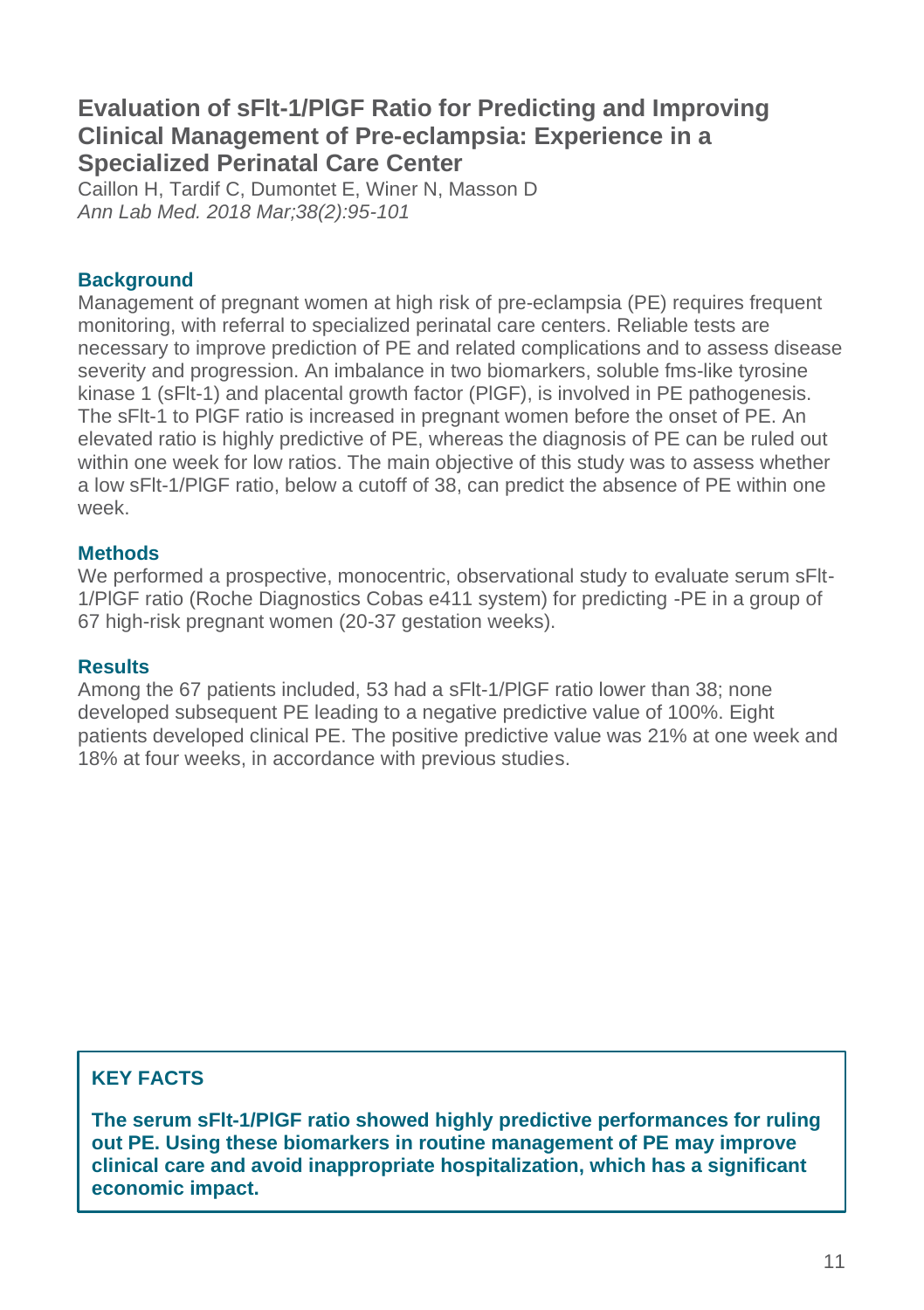## **Soluble fms-like tyrosine kinase-1, placental growth factor and their ratio as a predictor for pre-eclampsia in East Asians**

Cheng YKY, Law LW, Leung TY, Chan OK, Sahota DS *Pregnancy Hypertens. 2018 Jan;11:61-65*

#### **Objective**

To assess the clinical utility of the sFlt-1:PlGF ratio rule-in/rule-out pre-eclampsia either directly or after correcting each marker for gestation and maternal weight.

#### **Methods**

This was a prospective cohort study. sFlt-1, PlGF were measured in 965 women randomized to undergo a single blood withdraw between 20 and 39 weeks of gestation. sFlt-1, PlGF and the sFlt-1:PlGF ratio temporal relationship was determined. sFlt-1 and PlGF were converted to multiples of the expected gestational median (MoM) and adjusted for maternal weight. The 90th centile of the adjusted sFlt-1MoM:PlGFMoM ratio was determined. Clinical utility of the sFlt-1:PlGF ratio (≥38) to rule in/rule-out preeclampsia (PE) after 20 weeks of gestation versus that of the sFlt-1MoM:PlGFMoM 90th percentile was assessed in 81 women admitted for management of antenatal hypertension.

#### **Results**

The sFlt-1:PlGF ratio had quadratic relationship with gestation whereas the sFlt-1MoM:PlGFMoM ratio log distribution that was Gaussian with a mean of zero and a standard deviation of 0.85 with a 90th percentile equal to 1.08. Thirty-four (42%) of the 81 women admitted for management of their antenatal hypertension had PE, 26 (76.4%) had a sFlt-1:PlGF ratio ≥ 38. Four of the remaining 8 PE affected pregnancies with sFlt-1:PlGF ratio <38 delivered within 7 days, 3 were preterm. Two of the 3 preterm PE pregnancies had sFlt-1MoM:PlGFMoM exceeding 90th percentile.

#### **KEY FACTS**

**The relative level of the sFlt-1 to PlGF carries prognostic value. A sFlt-1MoM:PlGFMoM ratio exceeding the 90th centile resulted in additional detection of pregnancies which developed PE compared to the conventional sFlt-1:PlGF ratio.**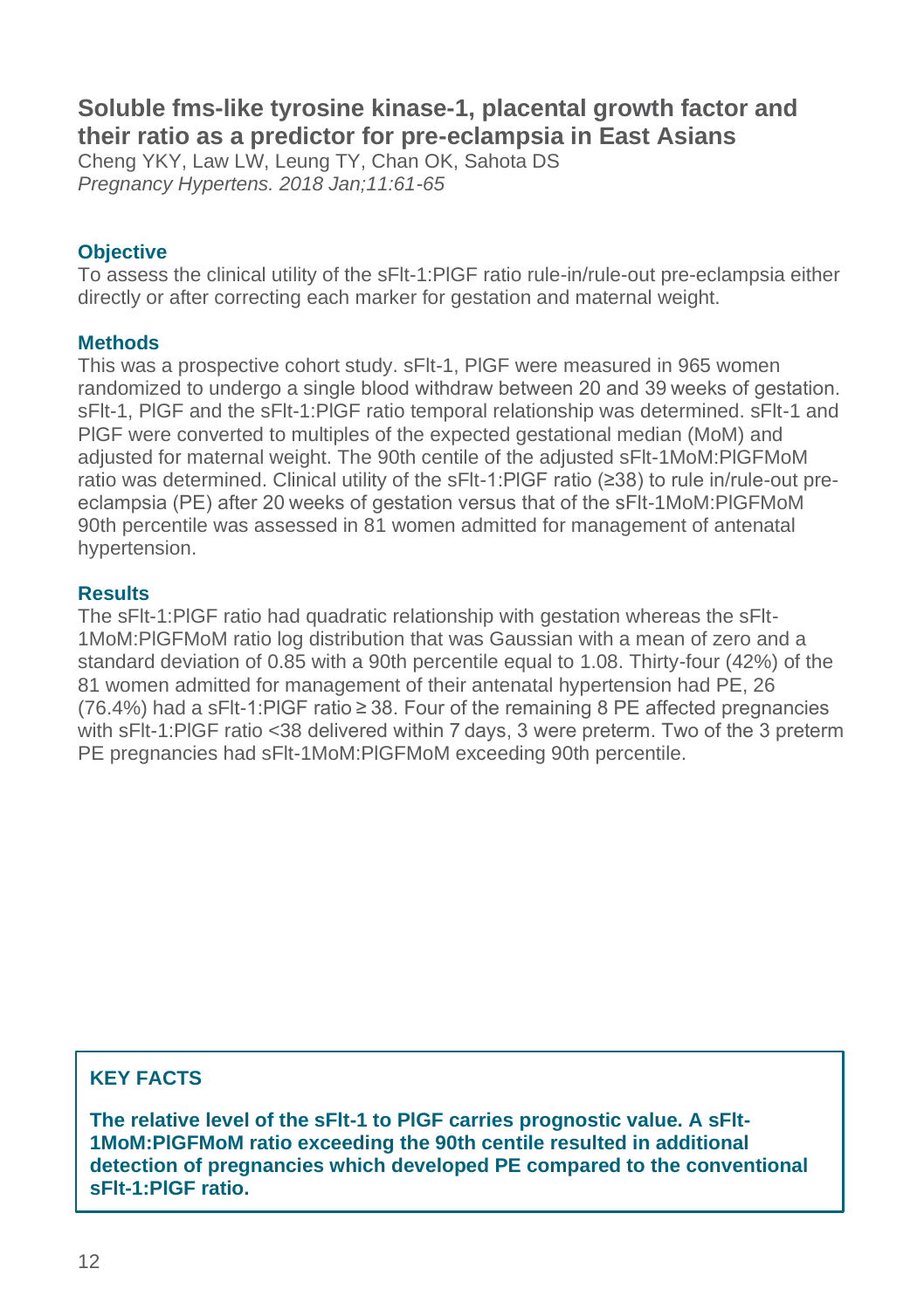## **Diagnosis of preeclampsia and fetal growth restriction with the sFlt-1/PlGF ratio: Diagnostic accuracy of the automated immunoassay KRYPTOR**

Dröge LA, Höller A, Ehrlich L, Verlohren S, Henrich W, Perschel FH *Pregnancy Hypertens. 2017 Apr;8:31-36.*

#### **Objective**

We aimed to characterize the diagnostic accuracy of the KRYPTOR assay for sFlt-1 and PlGF in maternal serum samples of uneventful singleton pregnancies and subjects with preeclampsia (PE) and PE-related outcomes such as fetal growth restriction (FGR). Longitudinal reference ranges of the sFlt-1 and PlGF level in the course of normal pregnancies were generated.

#### **Methods**

A cohort of subjects with PE and PE-related outcomes including FGR in the third trimester was compared to a cohort of women with uneventful outcome. Serum levels of sFlt-1, PlGF level as well as the sFlt-1/PlGF ratio was analysed with the KRYPTOR assay and compared between the case- and control groups. Cut-off values were generated and diagnostic accuracy examined.

#### **KEY FACTS**

**Longitudinal reference ranges of the sFlt-1 and PlGF level in healthy pregnancies were in line with those levels measured with other immunoassays. Comparison of the sFlt-1/PlGF ratio between PE-related outcomes including FGR or PE and healthy controls showed a high diagnostic accuracy with an area under the curve (AUC) of 0.917 for PE-related outcomes and 0.919 for PE.**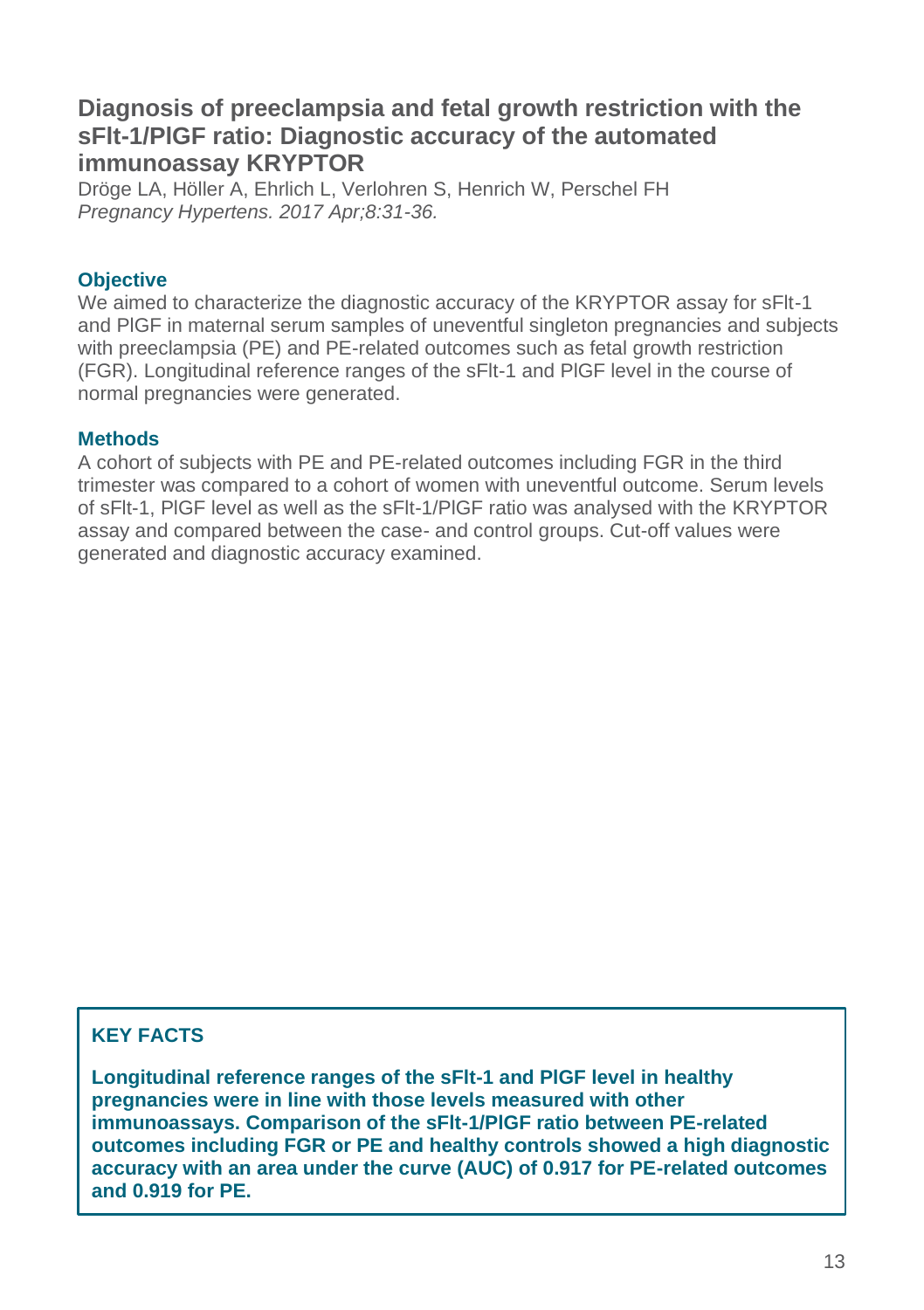## **Angiogenic Markers Predict Pregnancy Complications and Prolongation in Preeclampsia: Continuous Versus Cutoff Values**

Saleh L, Vergouwe Y, van den Meiracker AH, Verdonk K et al. *Hypertension. 2017 Nov;70(5):1025-1033*

#### **Abstract**

To assess the incremental value of a single determination of the serum levels of sFlt-1 (soluble Fms-like tyrosine kinase 1) and PlGF (placental growth factor) or their ratio, without using cutoff values, for the prediction of maternal and fetal/neonatal complications and pregnancy prolongation.

620 women with suspected/confirmed preeclampsia, aged 18 to 48 years, were included in a prospective, multicenter, observational cohort study. Women had singleton pregnancies and a median pregnancy duration of 34 (range, 20-41) weeks. Complications occurred in 118 women and 248 fetuses. The median duration between admission and delivery was 12 days.

To predict prolongation, PlGF showed the highest incremental value (R2=0.72) on top of traditional predictors (gestational age at inclusion, diastolic blood pressure, proteinuria, creatinine, uric acid, alanine transaminase, lactate dehydrogenase, and platelets) compared with R2=0.53 for the traditional predictors only.

sFlt-1 showed the highest value to discriminate women with and without maternal complications (C-index=0.83 versus 0.72 for the traditional predictors only), and the sFlt-1/PlGF ratio showed the highest value to discriminate fetal/neonatal complications (C-index=0.86 versus 0.78 for the traditional predictors only).

Applying previously suggested cutoff values for the sFlt-1/PlGF ratio yielded lower incremental values than applying continuous values. In conclusion, sFlt-1 and PlGF are strong and independent predictors for days until delivery along with maternal and fetal/neonatal complications on top of the traditional criteria. Their use as continuous variables (instead of applying cutoff values for different gestational ages) should now be tested in a prospective manner, making use of an algorithm calculating the risk of an individual woman with suspected/confirmed preeclampsia to develop complications.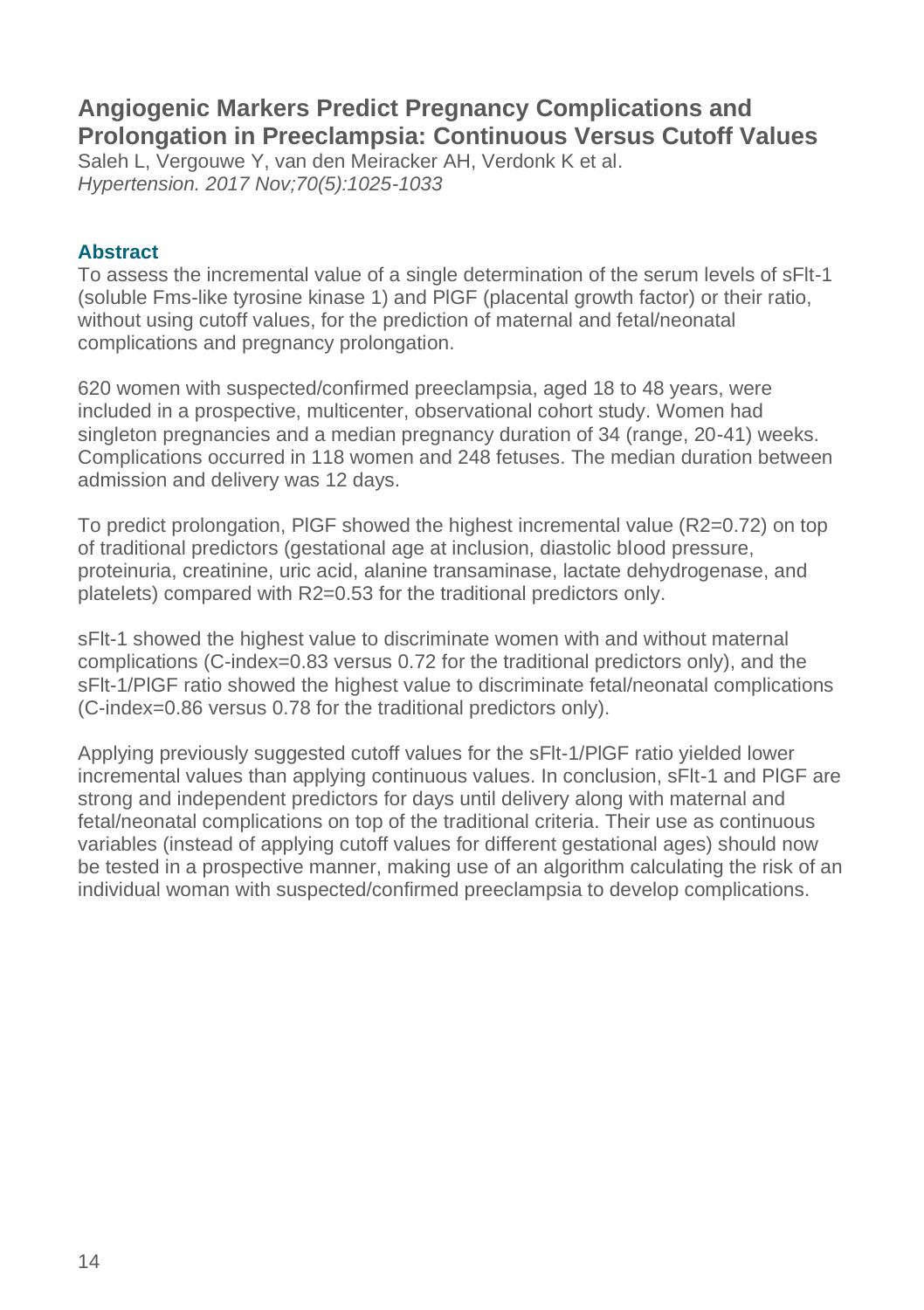## **Using the angiogenic factors sFlt-1 and PlGF with Doppler ultrasound of the uterine artery for confirming preeclampsia**

Bahlmann F, Al Naimi A *Arch Gynecol Obstet. 2016 Nov;294(6):1133-1139*

#### **Purpose**

The aim of this study is to assess the value of the angiogenic factors for diagnosing preeclampsia and predicting the severity of manifestation. A secondary aim is assessing the combination of the uterine artery Doppler with the angiogenic factors for improving the diagnostic power.

#### **Methods**

This is a prospective single center study in a tertiary referral hospital. This study includes 728 individual patients. Inclusion criteria were singleton pregnancies, a referral to the hospital with suspicion of preeclampsia and any one or combination of the following symptoms: headache, upper abdominal pain, edema, and hypertension. Patients with complications that would affect the course of the pregnancy, such as placenta praevia, premature preterm rupture of membranes, breech presentation, and fetal chromosomal or structural anomalies, were excluded from the study. Blood samples collection and uterine artery Doppler ultrasound were performed at time of recruitment. The differences in sFlt-1, PlGF, and their quotient among normal collective and patients with preeclampsia were analyzed. Doppler ultrasound was performed by one of four highly qualified sonographers. Wilcoxon-Mann-Whitney U test, Spearman's rank correlation, receiver operating characteristic curves, Chi-square test, and logistic regression were used in the analysis.

#### **Results**

A total of 1003 individual samples for the angiogenic factors were included in the analysis. 584 out of the recruited 728 patients had follow-up data with delivery information at the study hospital. Patients with preeclampsia show a significant increase in sFlt-1, which directly correlate with the increased severity of manifestation (Spearman's ρ 0.49). The sFlt-1 cut-off value of 5424 pg/ml confirms preeclampsia with 83.7 % sensitivity, 68.1 % specificity, and 24 % misclassification rate. Preeclampsia patients also show a significant decrease in PlGF, which negatively correlates with the increased severity of manifestation (Spearman's ρ -0.39). A PlGF cut-off value of 118 pg/ml confirms preeclampsia with 47.6 % sensitivity, 71.4 % specificity, and 27 % misclassification rate. Logistic regression shows that a combination of the quotient from sFlt-1/PlGF with notching and uterine artery PI provides a valid model for diagnosing preeclampsia with a diagnostic power of 74.4 %.

## **KEY FACTS**

**The study confirms the use of the sFlt-1 and PlGF for diagnosing preeclampsia. It also shows their significance in differentiating between different categories of preeclampsia according to severity. This study shows that the use of angiogenic factors in combination with ultrasound findings provides valid models for confirming preeclampsia.**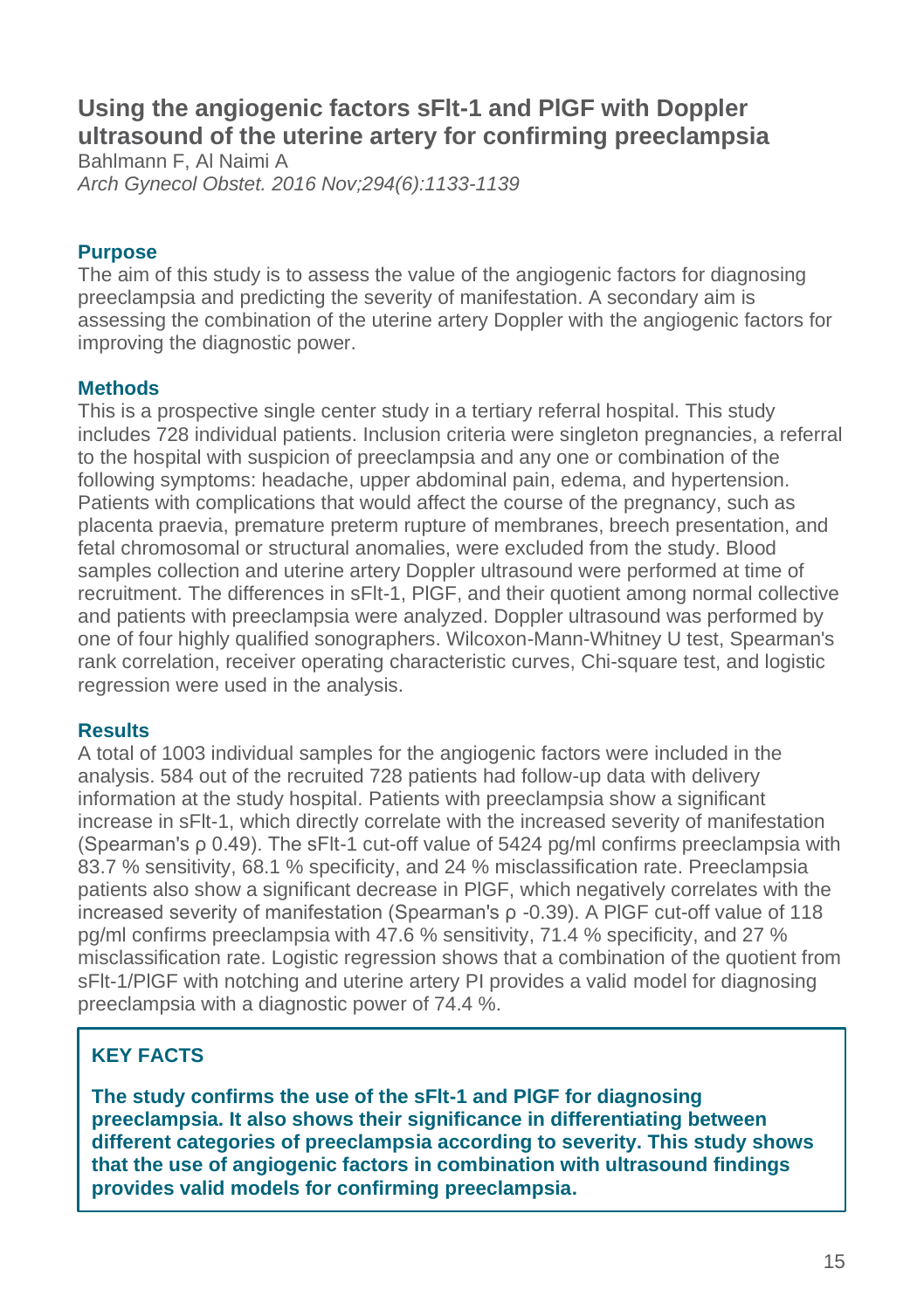## **Soluble fms-Like Tyrosine Kinase-1-to-Placental Growth Factor Ratio and Time to Delivery in Women With Suspected Preeclampsia**

Zeisler H, Llurba E, Chantraine F, Vatish M, Staff AC, Sennström M et al *Obstet Gynecol. 2016 Aug;128(2):261-9*

#### **Objective**

To assess the association of a serum soluble fms-like tyrosine kinase 1-to-placental growth factor (sFlt-1-to-PlGF) ratio of greater than 38 with time to delivery and preterm **b**irth.

#### **Methods**

Secondary analysis of an observational cohort study that included women 18 years of age or older from 24 to 36 6/7 weeks of gestation at their first study visit with suspected (not confirmed) preeclampsia. Participants were recruited from December 2010 to January 2014 at 30 sites in 14 countries. A total of 1,041 women were included in timeto-delivery analysis and 848 in preterm birth analysis.

#### **Results**

Women with an sFlt-1-to-PlGF ratio greater than 38 (n=250) had a 2.9-fold greater likelihood of imminent delivery (ie, delivery on the day of the test) (Cox regression hazard ratio 2.9; P<.001) and shorter remaining time to delivery (median 17 [interquartile range 10-26] compared with 51 [interquartile range 30-75] days, respectively; Weibull regression factor 0.62; P<.001) than women with an sFlt-1-to-PlGF ratio of 38 or less, whether or not they developed preeclampsia. For women who did not (n=842) and did develop preeclampsia (n=199), significant correlations were seen between an sFlt-1-to-PlGF ratio greater than 38 and preterm birth (r=0.44 and r=0.46; both P<.001). Among women who did not develop preeclampsia, those who underwent iatrogenic preterm delivery had higher median sFlt-1-to-PlGF ratios at their first visit (35.3, interquartile range 6.8-104.0) than those who did not (8.4, interquartile range 3.4-30.6) or who delivered at term (4.3, interquartile range 2.4-10.9).

## **KEY FACTS**

**In women undergoing evaluation for suspected preeclampsia, a serum sFlt-1 to-PlGF ratio greater than 38 is associated with a shorter remaining pregnancy duration and a higher risk of preterm delivery.**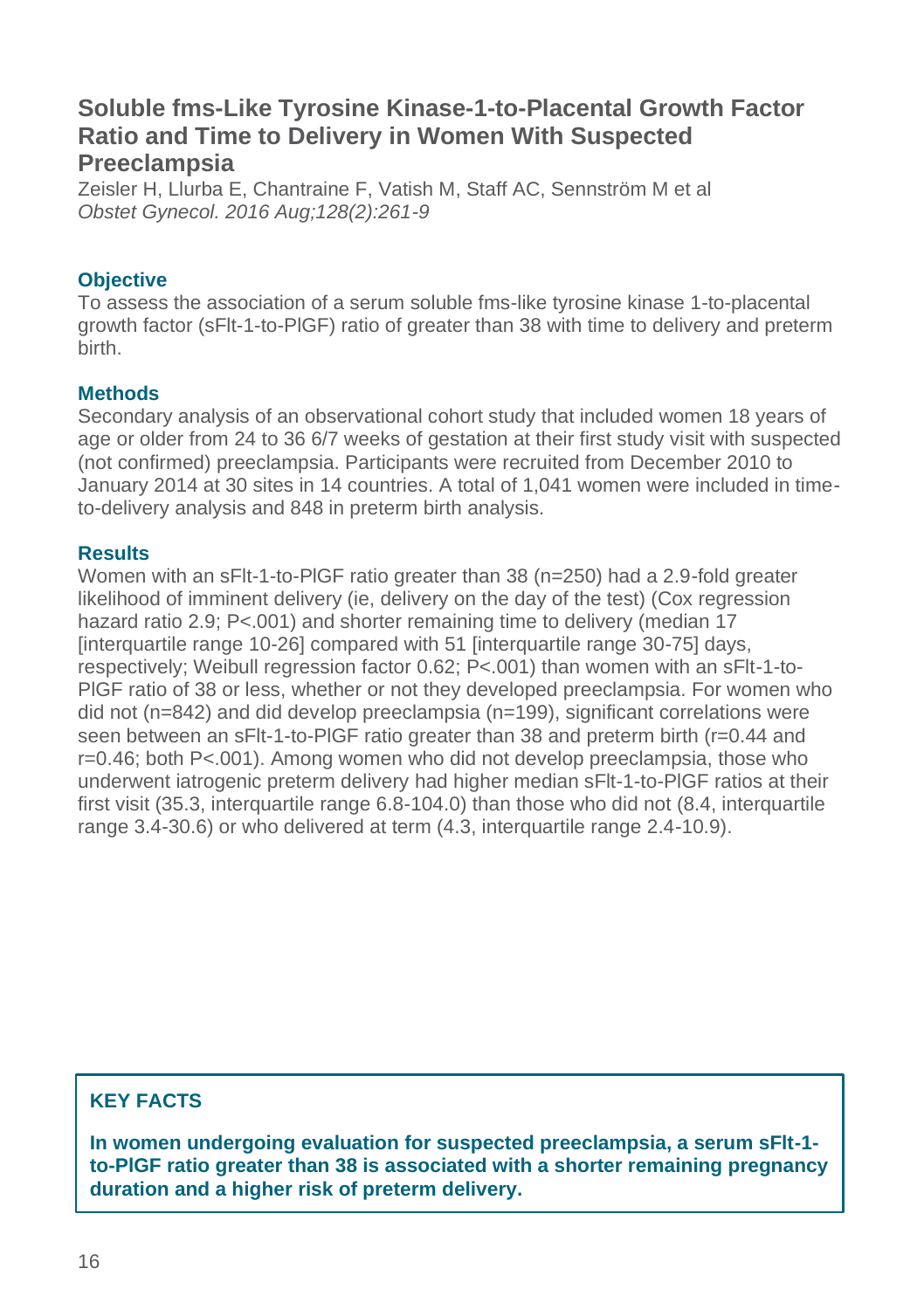## **Influence of the sFlt-1/PlGF Ratio on Clinical Decision-Making in Women with Suspected Preeclampsia**

Klein E, Schlembach D, Ramoni A, Langer E, Bahlmann F et al. *PLoS One. 2016 May 31;11(5):e0156013*

#### **Objective**

To evaluate the influence of the soluble fms-like tyrosine kinase 1/placental growth factor ratio in physicians' decision making in pregnant women with signs and symptoms of preeclampsia in routine clinical practice.

#### **Methods**

A multicenter, prospective, open, non-interventional study enrolled pregnant women presenting with preeclampsia signs and symptoms in several European perinatal care centers. Before the soluble fms-like tyrosine kinase 1/placental growth factor ratio result was known, physicians documented intended clinical procedures using an iPad<sup>®</sup> application (data locked/time stamped). After the result was available, clinical decisions were confirmed or revised and documented. An independent adjudication committee evaluated the appropriateness of decisions based on maternal/fetal outcomes. Clinician decision making with regard to hospitalization was the primary outcome.

#### **Results**

In 16.9% of mothers (20/118) the hospitalization decision was changed after knowledge of the ratio. In 13 women (11.0%), the initial decision to hospitalize was changed to no hospitalization. In seven women (5.9%) the revised decision was hospitalization. All revised decisions were considered appropriate by the panel of adjudicators (McNemar test;  $p < 0.0001$ ).

#### **KEY FACTS**

**The use of the soluble fms-like tyrosine kinase 1/placental growth factor test influenced clinical decision making towards appropriate hospitalization in a considerable proportion of women with suspected preeclampsia. This is the first study to demonstrate the impact of angiogenic biomarkers on decision making in a routine clinical practice.**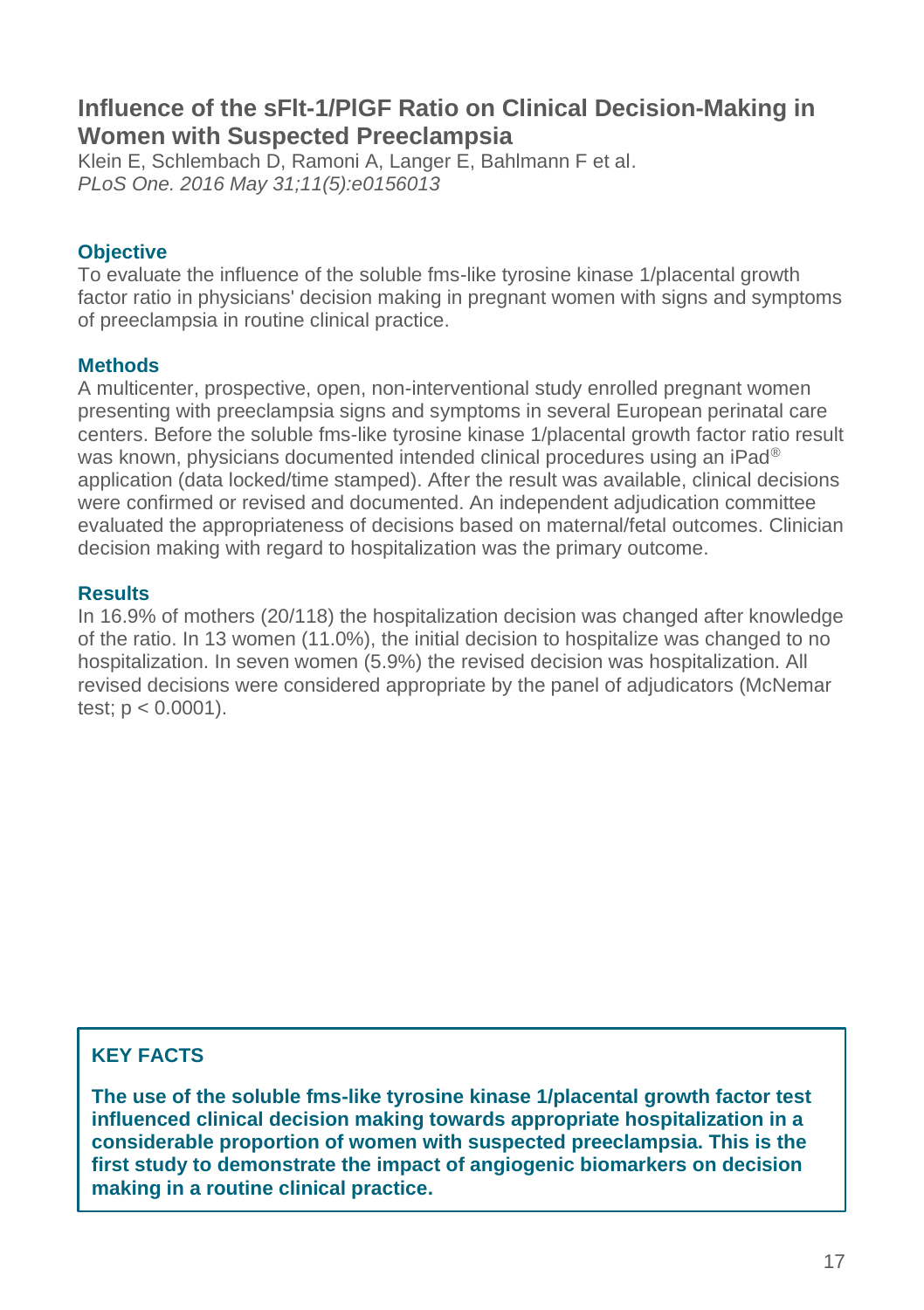## **Longitudinal changes in maternal serum placental growth factor and soluble fms-like tyrosine kinase-1 in women at increased risk of pre-eclampsia**

Khalil A, Maiz N, Garcia-Mandujano R, Penco JM, Nicolaides KH *Ultrasound Obstet Gynecol. 2016 Mar;47(3):324-31*

#### **Objective**

To investigate longitudinal changes in maternal serum levels of placental growth factor (PlGF) and soluble fms-like tyrosine kinase-1 (sFlt-1) in pregnant women who develop pre-eclampsia (PE) or gestational hypertension (GH).

#### **Methods**

This was a prospective longitudinal study in women with singleton pregnancies identified by screening at  $11 + 0$  to  $13 + 6$  weeks' gestation as being at high-risk of PE. Blood samples were taken every 4 weeks until delivery. Values were compared in women who developed preterm PE (requiring delivery before 37 weeks' gestation), term PE or GH and those who remained normotensive.

#### **Results**

A total of 1069 samples were analyzed in 234 women, including 172 who remained normotensive, 18 who developed GH, 22 who developed preterm PE and 22 who developed term PE. In the preterm PE group, compared to the normotensive group, sFlt-1 levels were significantly higher from 15 weeks' gestation onward and the difference increased with gestational age  $(P < 0.001)$ . In the preterm PE group, compared to the normotensive group, PlGF levels were significantly lower from 11 weeks' gestation onward and the difference increased significantly with gestational age (P < 0.001). Similarly, in the term PE and GH groups, PlGF levels were lower from 13 and 27 weeks onward, respectively, and the differences increased significantly with gestational age (P < 0.001 for both groups). In the preterm PE group, compared to the normotensive group, the sFlt-1/PlGF ratio was significantly higher from 11 weeks onward and the difference increased significantly with gestational age (P < 0.001). A random slope model provided a significantly better fit to the data than did a single-level model for sFlt-1 (likelihood ratio (LR) =  $516$ ; degrees of freedom (df) = 3; P < 0.001), PIGF (LR = 542;  $df = 3$ ; P < 0.001) and the sFIt-1/PIGF ratio (LR = 468;  $df = 3$ ;  $P < 0.001$ ).

#### **KEY FACTS**

**Repeat measurements of the biochemical markers used in this study are likely to be better predictors of PE than are measurements at a single time point during pregnancy, as the differences between normotensive and hypertensive pregnancies increase with gestational age. In screening for preterm PE, maternal serum level of PlGF is a useful marker from the first trimester onward, while the level of sFlt-1 is likely to have a predictive value from the second trimester onward.**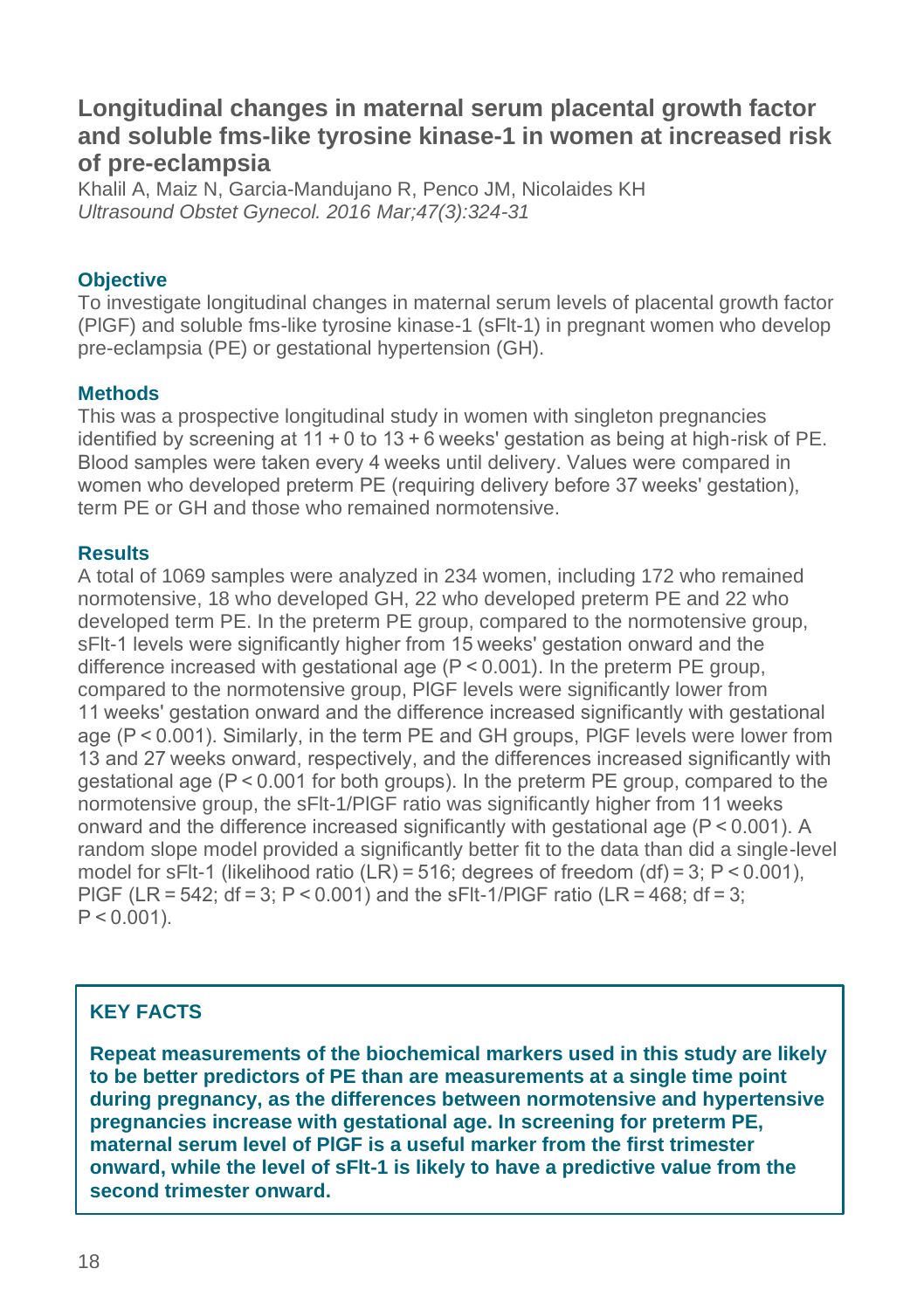## **KRYPTOR-automated angiogenic factor assays and risk of pre-eclampsia-related adverse outcomes**

Salahuddin S, Wenger JB, Zhang D, Thadhani R, Karumanchi SA, Rana S *[Hypertens Pregnancy.](https://www.ncbi.nlm.nih.gov/pubmed/?term=salahuddin+kryptor) 2016 Aug;35(3):330-45*

#### **Objective**

To evaluate KRYPTOR assays for circulating soluble fms-like tyrosine kinase-1 (sFlt1) and placental growth factor (PlGF) in risk assessment of adverse outcomes in women with suspected pre-eclampsia.

#### **Methods**

We studied 412 women carrying a singleton pregnancy from a previous study cohort who were evaluated for suspected pre-eclampsia. Another 434 nonpre-eclamptic patients with plasma samples drawn throughout pregnancy were used to derive normative data. Plasma sFlt1 and PlGF levels were measured on the automated KRYPTOR platform and evaluated for prediction of adverse maternal and perinatal outcomes within 2 weeks. Normative values were used to create a ratio of markers and these values were reported as multiples of median (MoM) for women with and without adverse outcomes. The KRYPTOR assay results were also compared with previously reported measurements obtained using the automated Elecsys platform.

#### **Results**

Among participants presenting at  $<34$  weeks ( $N = 110$ ), patients with subsequent adverse outcome had higher sFlt1, lower PlGF, and higher sFlt1/PlGF ratio compared with women without adverse outcomes: the median (25th, 75th centile) sFlt1 (pg/ml), 9030 (3197, 12,140) versus 1976 (1248, 2937); PlGF (pg/ml), 36 (16, 111) versus 318 (108, 629); and ratio, 285.6 (32.2, 758.5) versus 6.1 (2.3, 20.3) (all p < 0.0001). Higher sFlt1/PIGF ratio correlated negatively with timing of delivery ( $r = -0.60$ ,  $p < 0.001$ ) and the risk of adverse outcomes was markedly elevated among women in highest tertile compared with lower tertile (odds ratio, 14.77; 95% confidence interval (CI), 4.28- 51.00). The addition of sFlt1/PlGF ratio (≥85) to hypertension and proteinuria significantly improved the prediction for subsequent adverse outcomes (AUC 0.89  $(95\% \text{ Cl})$ : 0.82, 0.95) for hypertension, proteinuria, and sFlt1/PIGF (AUC = 0.75 (0.65,  $(0.85)$ ) for hypertension alone ( $p = 0.002$ ). Compared with normative controls, women who were evaluated for pre-eclampsia without adverse outcomes had higher MoM for sFlt1/PlGF ratio; these values were further elevated in women with adverse outcomes. sFlt1/PlGF ratios measured on the KRYPTOR platform were highly correlated with measurements obtained using Elecys platform  $(r = 0.97, p < 0.001)$ .

## **KEY FACTS**

**In women with suspected pre-eclampsia presenting prior to 34 weeks of gestation, KRYPTOR assays for circulating sFlt1 and PlGF when used in conjunction with standard clinical evaluation performs well in the prediction of adverse maternal and perinatal outcomes occurring within 2 weeks of presentation.**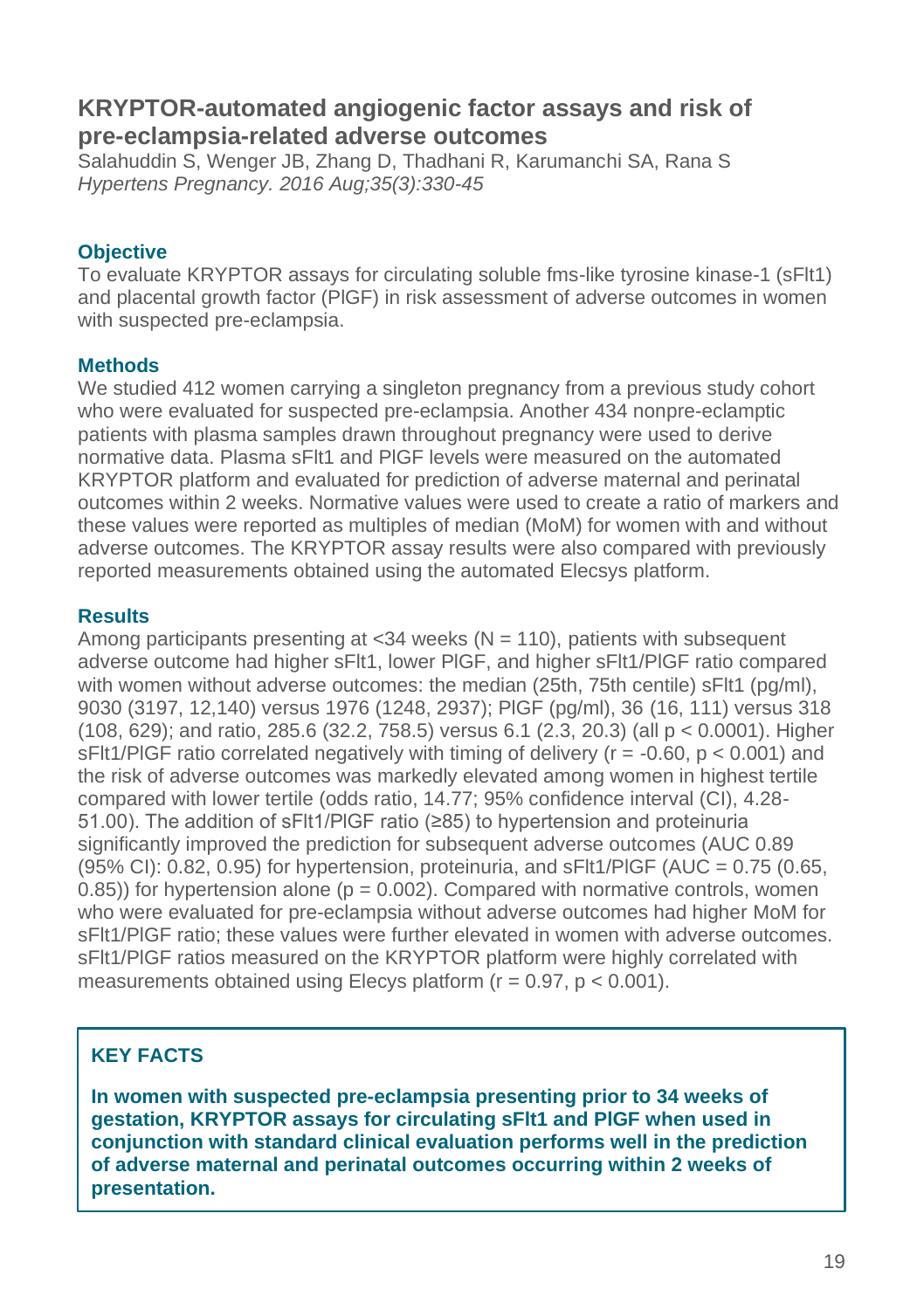## **The sFlt-1/PlGF ratio associates with prolongation and adverse outcome of pregnancy in women with (suspected) pre-eclampsia: analysis of a high-risk cohort**

Saleh L, Verdonk K, Jan Danser AH, Steegers EA, Russcher H et al. *Eur J Obstet Gynecol Reprod Biol. 2016 Apr;199:121-6*

#### **Objective**

To evaluate the additive value of the sFlt-1/PlGF ratio for diagnosing pre-eclampsia (PE) and predicting prolongation of pregnancy and adverse outcome in a cohort of women with PE or at high risk of PE.

#### **Study design**

Patients with suspected or confirmed clinical PE were recruited. At time of inclusion blood for measurement of sFlt-1and PlGF was taken. Values were determined after delivery. A cut-off ratio of ≥85 was defined as a positive test.

#### **Results**

A total of 107 patients were included. Of the patients, 62 (58%) met the clinical criteria of PE at time of blood sampling. In 10% of these patients (n=6) the ratio was <85 (false negative), whereas in 7% (n=3) of patients without clinical PE the ratio was ≥85 (false positive), resulting in positive and negative predictive values of 95% and 88% respectively.

One patient with false positive ratio developed superimposed PE and 2 developed gestational hypertension, and adverse outcome occurred in all three. An adverse pregnancy outcome was only encountered in 1 of the 6 patients with a false negative ratio.

Using a binary regression model with adjustment for gestational age <34 weeks, the adverse outcome risk was 11 times increased on the basis of clinical PE, and 30 times on the basis of an elevated ratio (P=0.036).

#### **KEY FACTS**

**The additive value of an increased ratio for diagnosing PE is limited since most patients with clinical PE also have a positive ratio. However, an elevated ratio is superior to the clinical diagnosis of PE for predicting an adverse pregnancy outcome. Furthermore, irrespective of clinical PE, a low ratio is inversely correlated with prolongation of pregnancy.**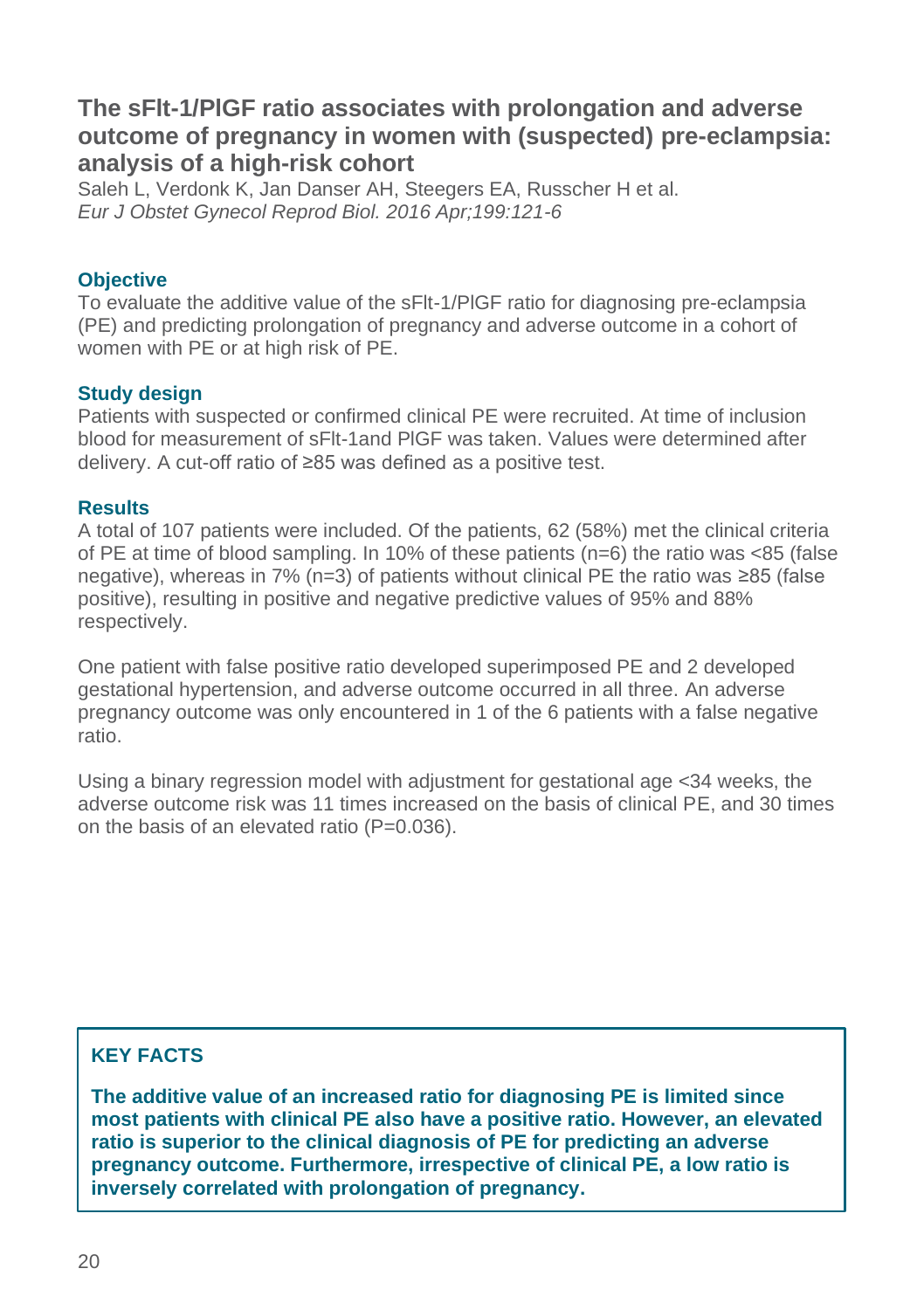## **Predictive Value of the sFlt-1: PlGF Ratio in Women with Suspected Pre-eclampsia**

[Zeisler H,](https://www.ncbi.nlm.nih.gov/pubmed/?term=Zeisler%20H%5BAuthor%5D&cauthor=true&cauthor_uid=26735990) [Llurba](https://www.ncbi.nlm.nih.gov/pubmed/?term=Llurba%20E%5BAuthor%5D&cauthor=true&cauthor_uid=26735990) E, [Chantraine F,](https://www.ncbi.nlm.nih.gov/pubmed/?term=Chantraine%20F%5BAuthor%5D&cauthor=true&cauthor_uid=26735990) [Vatish M,](https://www.ncbi.nlm.nih.gov/pubmed/?term=Vatish%20M%5BAuthor%5D&cauthor=true&cauthor_uid=26735990) [Staff AC,](https://www.ncbi.nlm.nih.gov/pubmed/?term=Staff%20AC%5BAuthor%5D&cauthor=true&cauthor_uid=26735990) [Sennström M](https://www.ncbi.nlm.nih.gov/pubmed/?term=Sennstr%C3%B6m%20M%5BAuthor%5D&cauthor=true&cauthor_uid=26735990) et al. *[N Engl J Med.](https://www.ncbi.nlm.nih.gov/pubmed/26735990) 2016 Jan 7;374(1):13-22*

#### **Background**

The ratio of soluble fms-like tyrosine kinase 1 (sFlt-1) to placental growth factor (PlGF) is elevated in pregnant women before the clinical onset of pre-eclampsia, but its predictive value in women with suspected pre-eclampsia is unclear.

#### **Methods**

We performed a prospective, multicenter, observational study to derive and validate a ratio of serum sFlt-1 to PlGF that would be predictive of the absence or presence of pre-eclampsia in the short term in women with singleton pregnancies in whom preeclampsia was suspected (24 weeks 0 days to 36 weeks 6 days of gestation). Primary objectives were to assess whether low sFlt-1:PlGF ratios (at or below a derived cutoff) predict the absence of pre-eclampsia within 1 week after the first visit and whether high ratios (above the cutoff) predict the presence of pre-eclampsia within 4 weeks.

#### **Results**

In the development cohort (500 women), we identified an sFlt-1:PlGF ratio cutoff of 38 as having important predictive value. In a subsequent validation study among an additional 550 women, an sFlt-1:PlGF ratio of 38 or lower had a negative predictive value (i.e., no pre-eclampsia in the subsequent week) of 99.3% (95% confidence interval [CI], 97.9 to 99.9), with 80.0% sensitivity (95% CI, 51.9 to 95.7) and 78.3% specificity (95% CI, 74.6 to 81.7). The positive predictive value of an sFlt-1:PlGF ratio above 38 for a diagnosis of pre-eclampsia within 4 weeks was 36.7% (95% CI, 28.4 to 45.7), with 66.2% sensitivity (95% CI, 54.0 to 77.0) and 83.1% specificity (95% CI, 79.4 to 86.3).

## **KEY FACTS**

**An sFlt-1:PlGF ratio of 38 or lower can be used to predict the short-term absence of pre-eclampsia in women in whom the syndrome is suspected clinically.**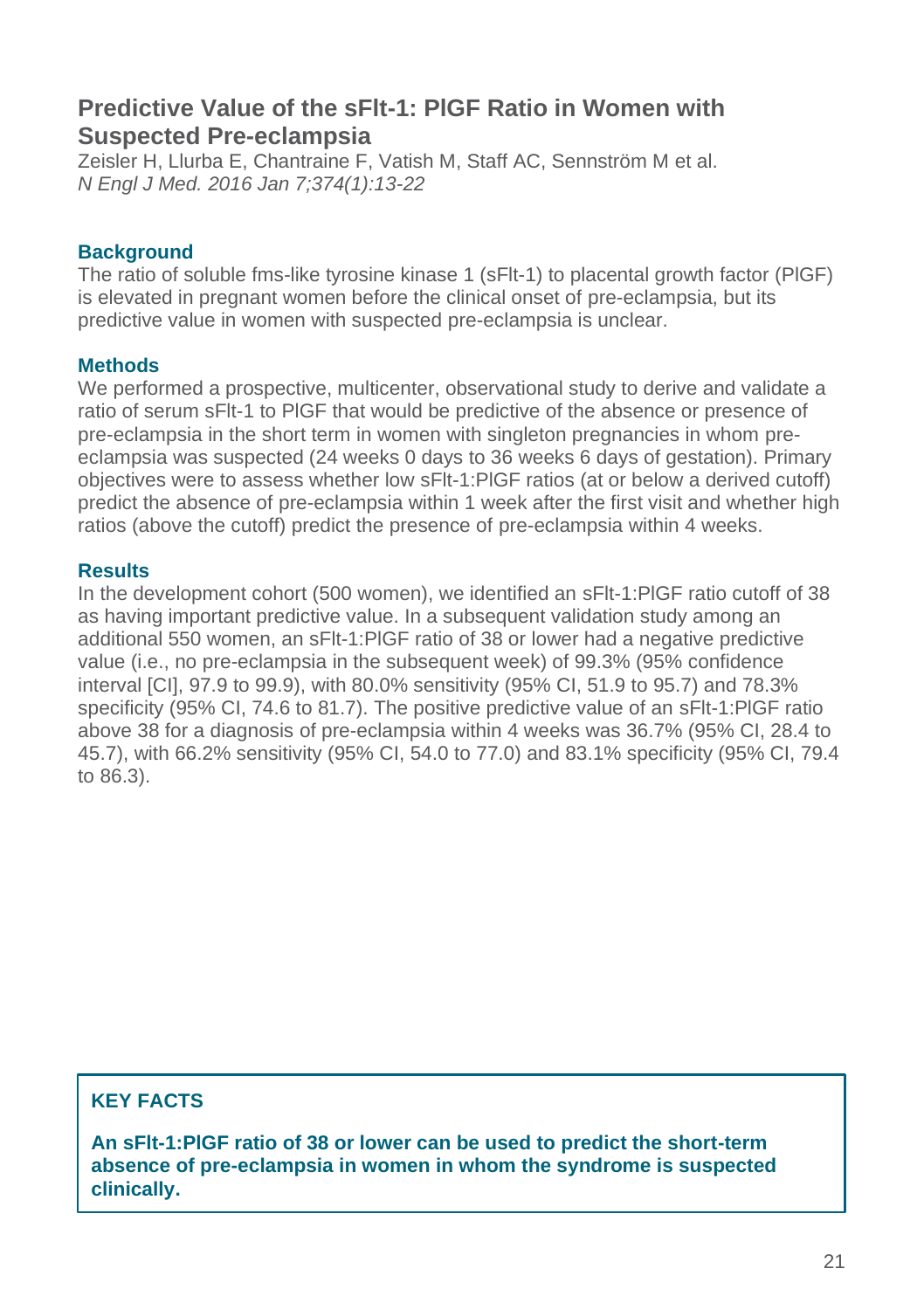## **Removal of Soluble Fms-Like Tyrosine Kinase-1 by Dextran Sulfate Apheresis in Pre-eclampsia**

Thadhani R, Hagmann H, Schaarschmidt W, Roth B, Cingoez T, Karumanchi SA et al *[J Am Soc Nephrol.](https://www.ncbi.nlm.nih.gov/pubmed/26405111) 2016 Mar;27(3):903-13*

#### **Abstract**

Pre-eclampsia is a devastating complication of pregnancy. Soluble Fms-like tyrosine kinase-1 (sFlt-1) is an antiangiogenic protein believed to mediate the signs and symptoms of pre-eclampsia.

We conducted an open pilot study to evaluate the safety and potential efficacy of therapeutic apheresis with a plasma-specific dextran sulfate column to remove circulating sFlt-1 in 11 pregnant women (20-38 years of age) with very preterm preeclampsia (23-32 weeks of gestation, systolic BP ≥140 mmHg or diastolic BP ≥90 mmHg, new onset protein/creatinine ratio >0.30 g/g, and sFlt-1/placental growth factor ratio  $>85$ ).

We evaluated the extent of sFlt-1 removal, proteinuria reduction, pregnancy continuation, and neonatal and fetal safety of apheresis after one  $(n=6)$ , two  $(n=4)$ , or three (n=1) apheresis treatments.

Mean sFlt-1 levels were reduced by 18% (range 7%-28%) with concomitant reductions of 44% in protein/creatinine ratios. Pregnancy continued for 8 days (range 2-11) and 15 days (range 11-21) in women treated once and multiple times, respectively, compared with 3 days (range 0-14) in untreated contemporaneous pre-eclampsia controls (n=22). Transient maternal BP reduction during apheresis was managed by withholding preapheresis antihypertensive therapy, saline prehydration, and reducing blood flow through the apheresis column. Compared with infants born prematurely to untreated women with and without pre-eclampsia (n=22 per group), no adverse effects of apheresis were observed.

#### **KEY FACTS**

**In conclusion, therapeutic apheresis reduced circulating sFlt-1 and proteinuria in women with very preterm pre-eclampsia and appeared to prolong pregnancy without major adverse maternal or fetal consequences. A controlled trial is warranted to confirm these findings.**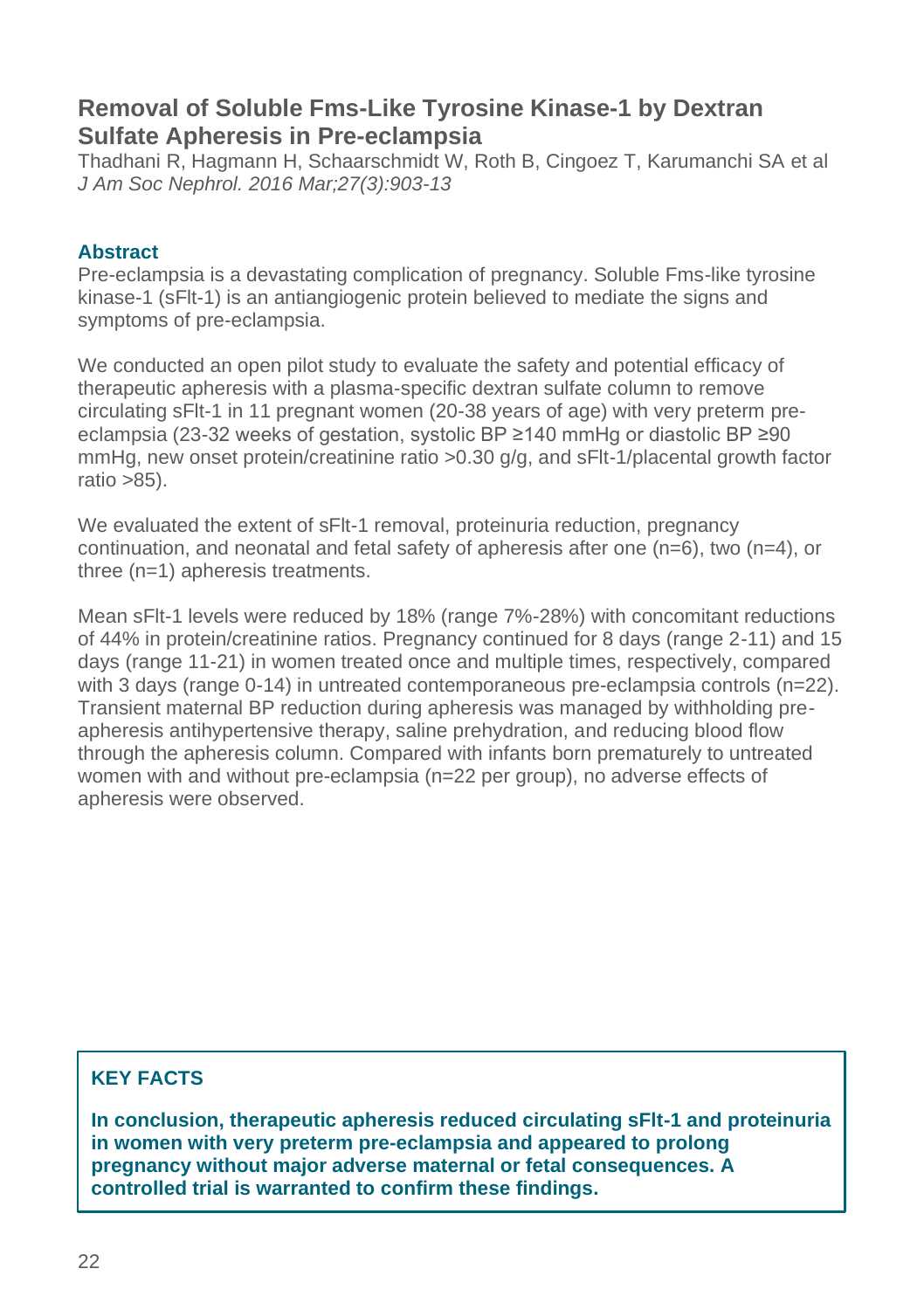## **Diagnosis of pre-eclampsia with soluble Fms-like tyrosine kinase 1/placental growth factor ratio: an inter-assay comparison**

Andersen LB, Frederiksen-Møller B, Work Havelund K, Dechend R et al. *[J Am Soc Hypertens.](https://www.ncbi.nlm.nih.gov/pubmed/25600419) 2015 Feb;9(2):86-96*

#### **Objective**

The angiogenic factor ratio soluble Fms-kinase 1 (sFlt-1)/placental growth factor (PlGF) is a novel diagnostic tool for pre-eclampsia. We compared the efficacy of the KRYPTOR (BRAHMS) automated assays for sFlt-1 and PlGF with the Elecsys (Roche) assays in a routine clinical setting.

#### **Methods**

Pre-eclamptic women  $(n = 39)$  were included shortly after the time of diagnosis. Normotensive control pregnancies were matched by gestational age  $(n = 76)$ .

#### **Results**

The KRYPTOR assays performed comparably or superior to Elecsys (sFlt-1/PlGF area under the curve  $0.746$  versus  $0.735$ ; P = .09; for non-obese  $0.820$  versus  $0.805$ . P = .047). For early-onset pre-eclampsia, KRYPTOR area under the curve increased to 0.929 with a 100% specificity for pre-eclampsia at cut-off 85 and an 88.9% sensitivity for pre-eclampsia at cut-off 33. For women with pre-eclampsia and preterm delivery or Hemolysis, Elevated Liver enzymes, Low Platelet count (HELLP) syndrome, the KRYPTOR sFlt-1/PlGF ratio was manifold increased (P < .01).

#### **KEY FACTS**

**The sFlt-1/PlGF ratio proved especially useful in early-onset pre-eclampsia.**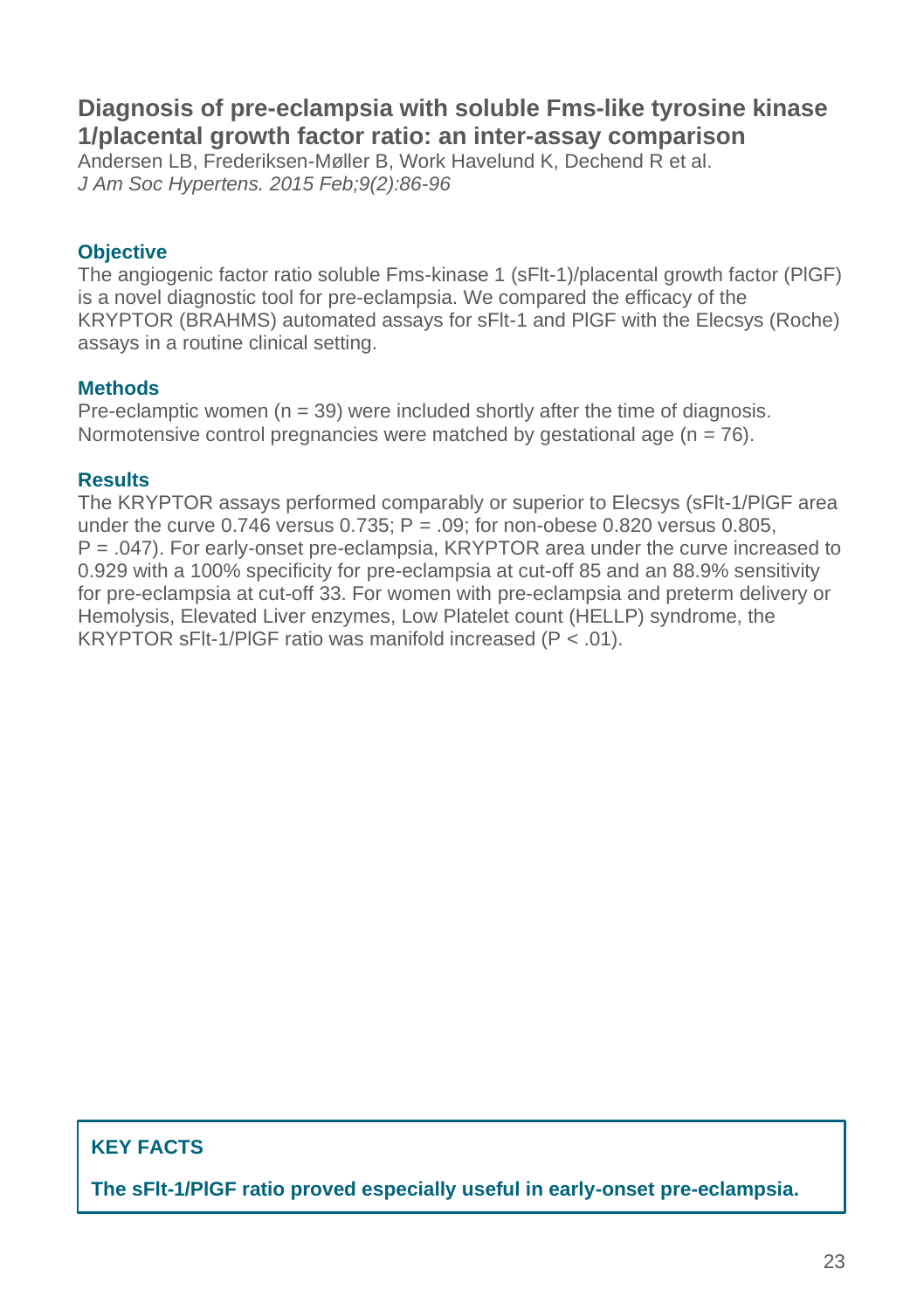## **Placental growth factor (PlGF) and sFlt-1 during pregnancy: physiology, assay and interest in pre-eclampsia**

Lecarpentier É, Vieillefosse S, Haddad B, Fournier T, Leguy MC et al. *Ann Biol Clin (Paris). 2016 Jun 1;74(3):259-67*

The placental growth factor (PlGF) and its soluble receptor (sFlt-1) are circulating angiogenic factors. During pregnancy these factors are released by the placenta into the maternal circulation. Pre-eclampsia affects 2-7% of pregnant women according to their risk factors and is characterized by high blood pressure and the onset of de novo proteinuria in the second half of pregnancy.

Alterations of the sFlt-1/PlGF ratio in pre-eclampsia correlate with the diagnosis and adverse outcomes, particularly when the disease presents prematurely (<34 weeks). These factors can be assayed in maternal blood and measuring the sFlt-1/PlGF ratio is now available. We propose in this work to update the knowledge of these two molecules, describe their roles and evolution during normal pregnancy and preeclampsia, and finally to focus on the available assays.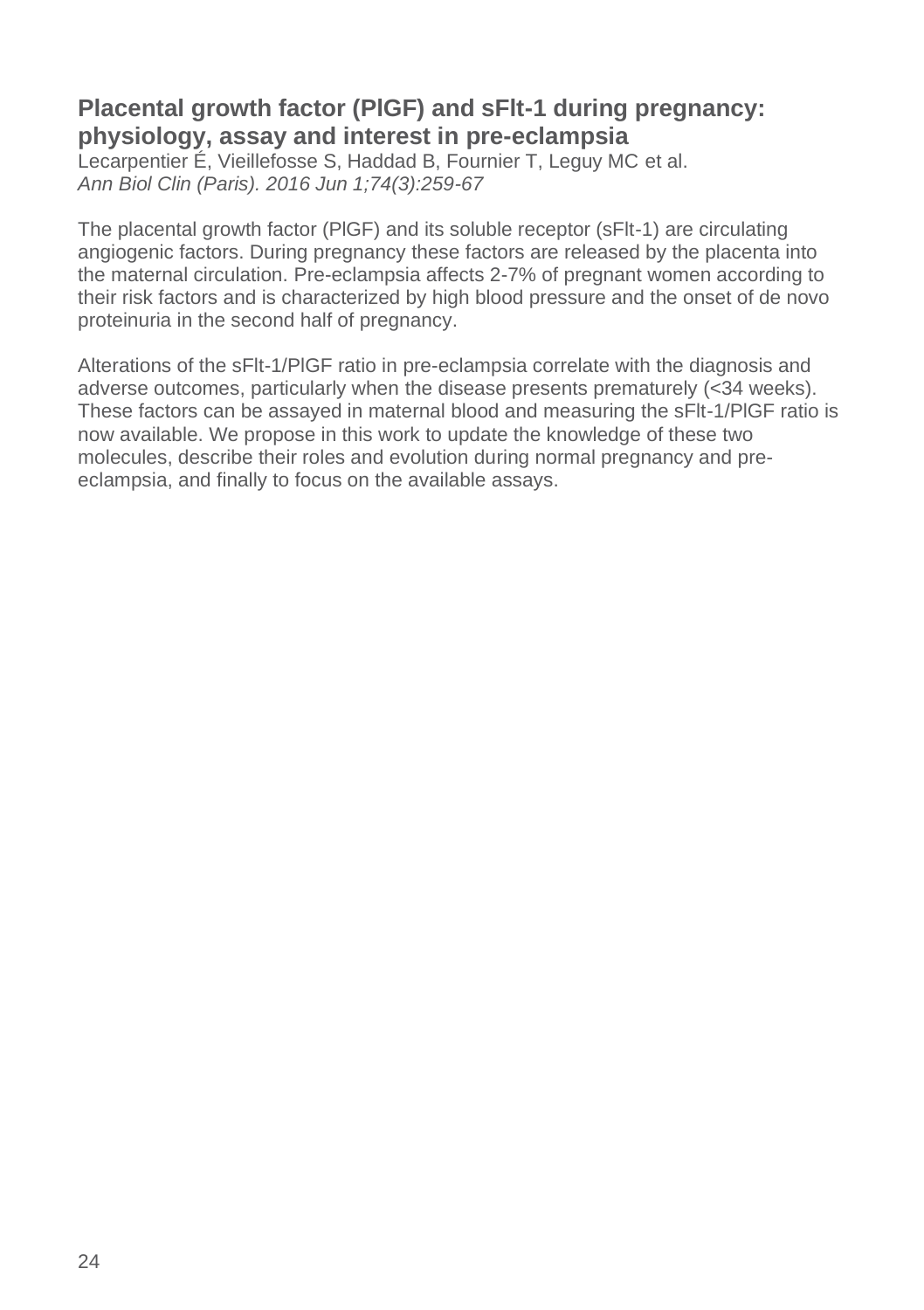## **Angiogenesis-Related Biomarkers (sFlt-1/PLGF) in the Prediction and Diagnosis of Placental Dysfunction: An Approach for Clinical Integration**

Herraiz I, Simón E, Gómez-Arriaga PI, Martínez-Moratalla JM, García-Burguillo A et al*. [Int J Mol Sci.](https://www.ncbi.nlm.nih.gov/pubmed/26287164) 2015 Aug 13;16(8):19009-26*

Placental dysfunction is involved in a group of obstetrical conditions including preeclampsia, intrauterine growth restriction, and placental abruption. Their timely and accurate recognition is often a challenge since diagnostic criteria are still based on nonspecific signs and symptoms.

The discovering of the role of angiogenic-related factors (sFlt-1/PlGF) in the underlying pathophysiology of placental dysfunction, taking into account that angiogenesis-related biomarkers are not specific to any particular placental insufficiency-related disease, has marked an important step for improving their early diagnosis and prognosis assessment. However, sFlt-1/PlGF has not been yet established as a part of most guidelines. We will review the current evidence on the clinical utility of sFlt-1/PlGF and propose a new protocol for its clinical integration.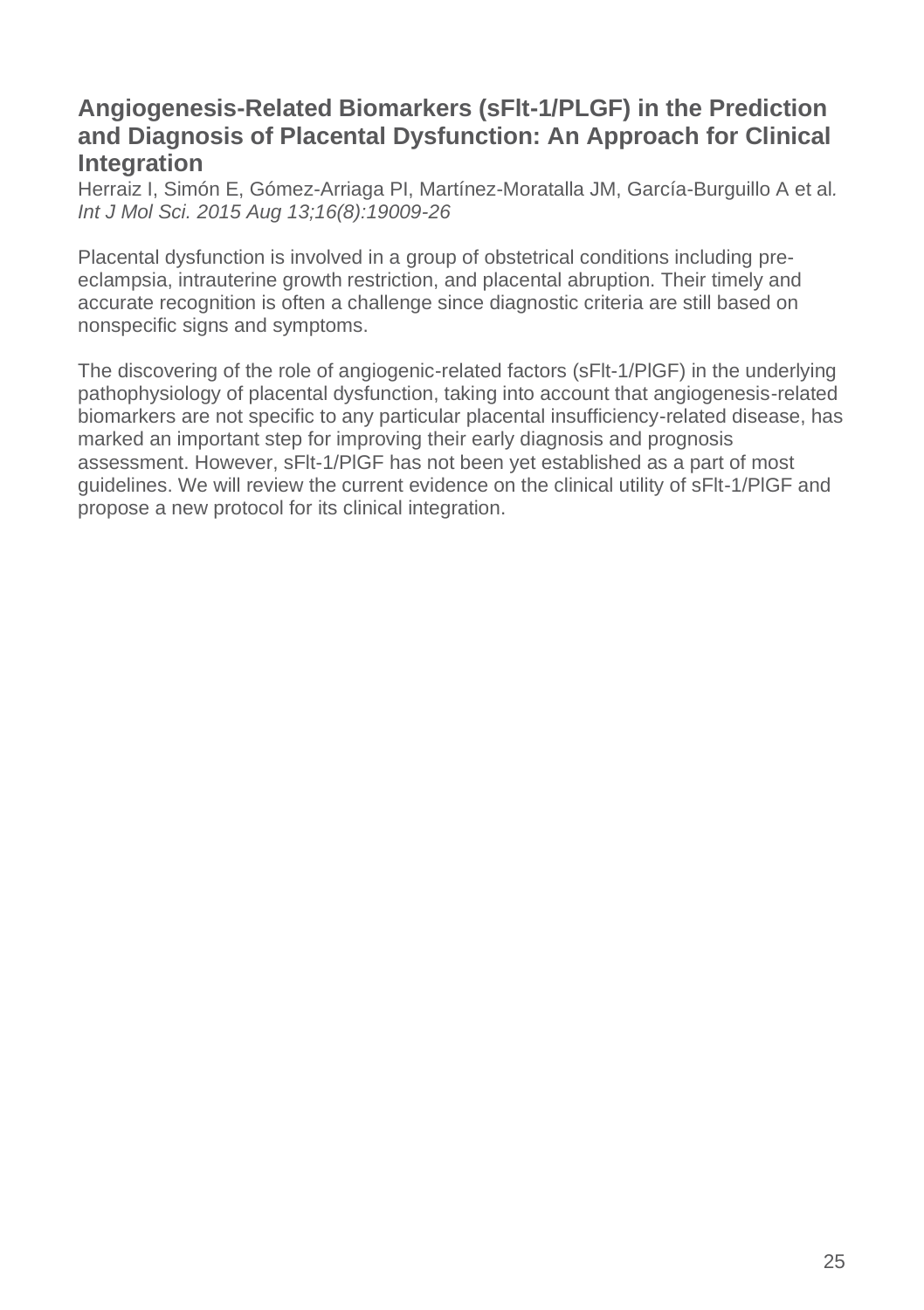## **Analytical evaluation of the novel soluble fms-like tyrosine kinase 1 and placental growth factor assays for the diagnosis of preeclampsia**

van Helden J, Weiskirchen R *Clin Biochem. 2015 Nov;48(16-17):1113-9*

#### **Objective**

Performance evaluation of the novel BRAHMS KRYPTOR soluble fms-like tyrosine kinase 1 (sFlt-1) and placental growth factor (PlGF) assays.

#### **Design and Methods**

Intra- and inter-assay imprecision, functional sensitivity, linearity in dilution, method comparison, and diagnostic capacity were evaluated.

#### **Results**

Intra-assay coefficient of variations (CVs) were between 1.1% and 5.3% and interassay CVs between 3.9% and 11.1%. Functional sensitivity was 6.7ng/L for PlGF and 34ng/L for sFlt-1, respectively. The linearity in dilution was excellent (r>0.995) in the assay-specific relevant range of concentration.

The KRYPTOR assay correlated well with the Elecsys sFlt-1 (r=0.996), Elecsys PlGF  $(r=0.990)$  and the Elecsys sFIt-1/PIGF ratio  $(r=0.947)$  with partially high mean bias values. The optimal cut points for diagnosis of pre-eclampsia were calculated for KRYPTOR assays at: 60.5ng/L (PlGF), 4725ng/L (sFlt-1), and 99.2 (sFlt-1/PlGF ratio) which were different with the corresponding Elecsys cut points.

Nevertheless, the sensitivity, specificity, positive predictive values (PPVs), negative predictive values (NPVs), and areas under the curves (AUCs) were completely comparable in both assay platforms, even when applying the standard cut-off of 85 for sFlt-1/PlGF ratio or gestational age specific "rule in-rule-out" cut-offs for early and late onset pre-eclampsia.

#### **KEY FACTS**

**The new B·R·A·H·M·S KRYPTOR sFlt-1 and PlGF immunoassay show excellent precision and reliability. The assay results and the diagnostic capacity were highly comparable to established fully automated immunoassays (Elecsys). Hence, sFlt-1/PlGF ratio generated on KRYPTOR immunoassay platform should be suitable for diagnosing pre-eclampsia in clinical routine laboratory.**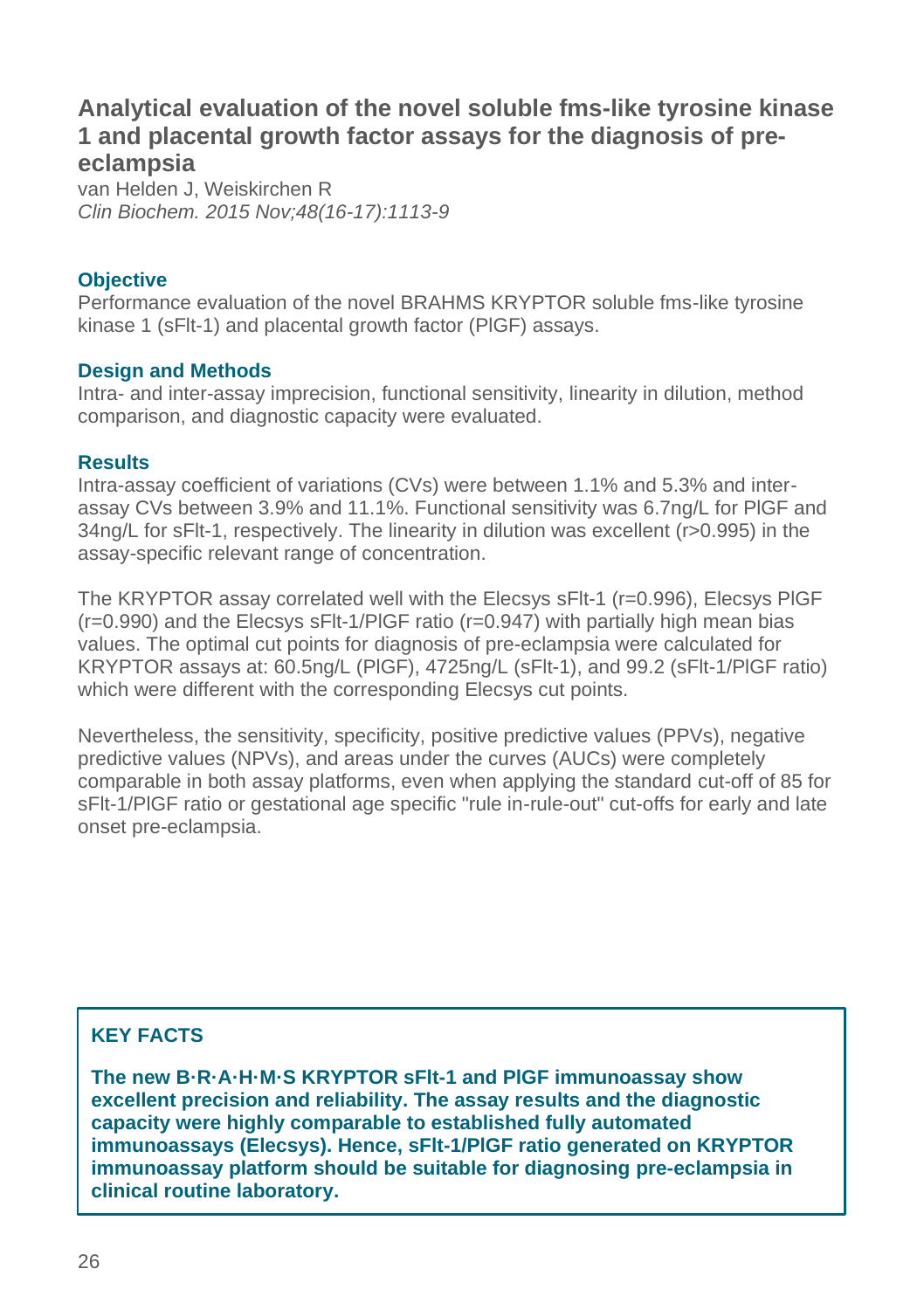## **Maternal serum sFlt-1/PlGF ratio in twin pregnancies with and without pre-eclampsia in comparison with singleton pregnancies**

Dröge L, Herraìz I, Zeisler H, Schlembach D, Stepan H, Küssel L, Henrich W et al. *Ultrasound Obstet Gynecol. 2015 Mar;45(3):286-93*

#### **Objective**

In singleton pregnancies, soluble fms-like tyrosine kinase-1 (sFlt-1), placental growth factor (PlGF) and the sFlt-1/PlGF ratio have shown utility as a diagnostic test for preeclampsia (PE). The objective of this study was to characterize the maternal serum levels of sFlt-1, PlGF and sFlt-1/PlGF ratio in normal and pre-eclamptic twin pregnancies.

#### **Methods**

In a European multicenter case-control study, 49 women with a twin pregnancy were enrolled, including 31 uneventful and 18 pre-eclamptic pregnancies. sFlt-1 and PlGF were measured and receiver-operating characteristics (ROC) analysis was performed. The median sFlt-1 and PlGF serum concentrations and sFlt-1/PlGF ratio were compared with those of a singleton cohort, matched for gestational age, with PE (n = 54) and with an uncomplicated pregnancy outcome (n = 238).

#### **Results**

In twin pregnancies with PE, sFlt-1 levels and the sFlt-1/PlGF ratio were increased and PlGF levels were decreased as compared with those of twin gestations with an uneventful pregnancy outcome (20 011.50 ± 2330.35 pg/mL vs 4503.00 ± 2012.05 pg/mL (P ≤ 0.001), 164.22 ± 31.35 vs 13.29 ± 319.64 (P ≤ 0.001), and 138.80 ± 20.04 pg/mL vs 403.00 ± 193.10 pg/mL (P ≤ 0.001), respectively). The sFlt-1/PlGF ratio did not differ between twin pregnancies with PE and singleton pregnancies with PE. In twin pregnancies with an uneventful outcome, sFlt-1 levels and sFlt-1/PlGF ratio were increased, but no differences in PlGF concentration were found when compared with that of singleton controls. ROC analysis determined 53 as an optimal cut-off of the sFlt-1/PlGF ratio for diagnosing PE in twin gestations, yielding a sensitivity of 94.4% and a specificity of 74.2%. The cut-off values established for singleton pregnancies, of 33 and 85, led to sensitivities of 100% and 83.3%, and specificities of 67.7% and 80.6%, when used to detect PE in twin pregnancies.

#### **KEY FACTS**

**Significant differences in the serum marker levels in singleton vs twin pregnancies were detected. Reference ranges of sFlt-1, PlGF and their ratio in singleton pregnancies are therefore not transferable to twin pregnancies.**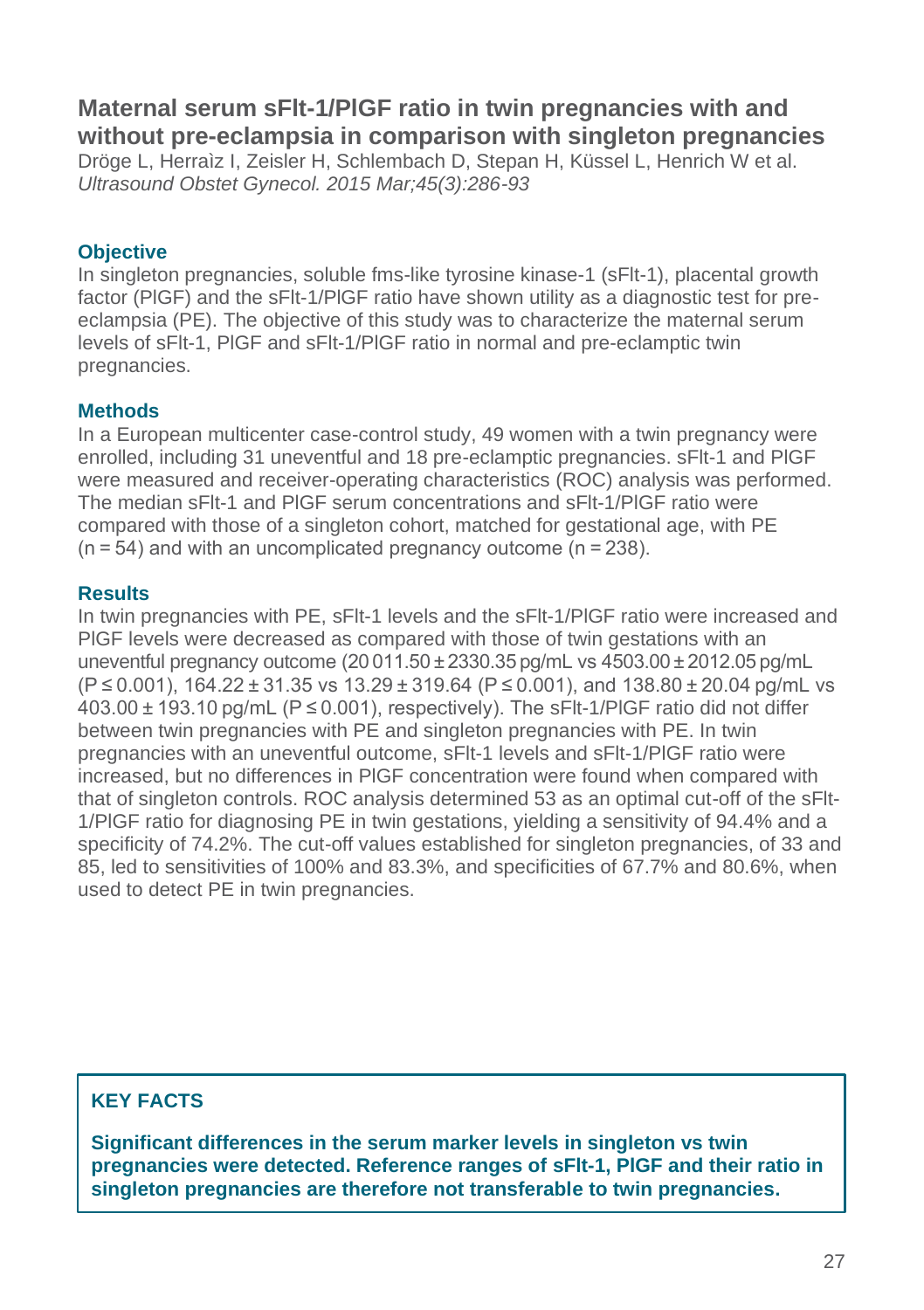## **Prediction of pre-eclampsia and induced delivery at <34 weeks gestation by sFLT-1 and PlGF in patients with abnormal midtrimester uterine Doppler velocimetry: a prospective cohort analysis**

Stubert J, Ullmann S, Bolz M, Külz T, Dieterich M, Richter DU, Reimer T *BMC Pregnancy Childbirth. 2014 Aug 28;14:292*

#### **Background**

Women with bilateral abnormal uterine artery Doppler velocimetry (UtADV) are at increased risk for an adverse pregnancy outcome. This study aimed to determine if additional assessment of midtrimester angiogenic factors improves the predictive accuracy of Doppler results for various outcome parameters.

#### **Methods**

Women with a bilateral abnormal UtADV, which was defined as a postsystolic incision and/or an increased pulsatility index greater than the 95th centile, and a singleton pregnancy were prospectively recruited between 19 + 0 and 26 + 6 weeks of gestation. Maternal serum levels of placental growth factor (PlGF) and soluble fms-like tyrosine kinase-1 (sFLT-1) were measured with a fully automated immunoassay and their ratio was calculated.

#### **Results**

Angiogenic factors could predict the development of pre-eclampsia (PE), as well as induced delivery at <34 weeks of gestation, but failed to predict the development of normotensive intrauterine growth restriction. Twelve (24.0%) of the 50 recruited women developed PE. Nine of these patients had early-onset disease  $( $34 + 0$  weeks)$ . Six (12.0%) patients were delivered at <34 + 0 weeks.

The most useful test results in the prediction of PE and induced delivery at  $<$ 34 + 0 weeks were observed using the sFLT-1/PlGF >95th centile ratio with a sensitivity, specificity, positive predictive value, and negative predictive value (NPV) of 66.7%, 89.5%, 66.7%, and 89.5% for PE, and 85.7%, 86.1%, 50.1%, and 97.4% for induced delivery, respectively.

Positive and negative likelihood ratios were 6.33 (95% CI 2.31-17.38) and 0.37 (95% CI 0.17-0.84) for PE, and 6.14 (95% CI 2.76-13.69) and 0.17 (0.03-1.02) for induced delivery, respectively. Corresponding odds ratios were 17.0 (95% CI 3.5-83.0) and 37.0 (95% CI 3.8-363.9), respectively.

#### **KEY FACTS**

**Measurement of angiogenic factors improves the specificity of an abnormal UtADV for prediction of PE. Compared with prediction of PE an abnormal sFLT-1/PlGF ratio revealed higher sensitivity for prediction of induced delivery at <34 + 0 weeks. The NPV of 97% will help to reassure most patients with an abnormal UtADV and a normal sFLT-1/PlGF ratio.**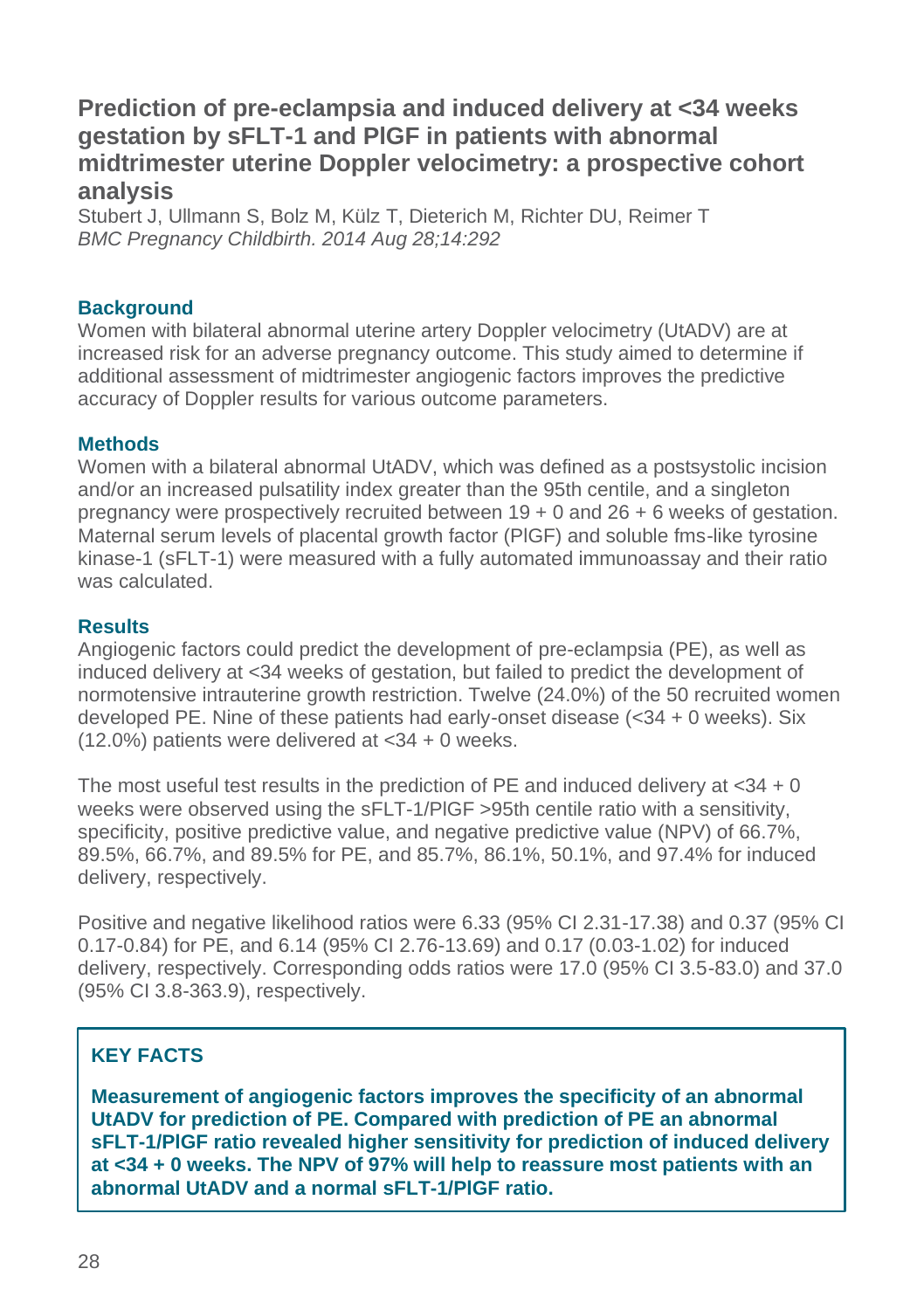## **Characterization of the Soluble fms-Like Tyrosine Kinase-1 to Placental Growth Factor Ratio in Pregnancies Complicated by Fetal Growth Restriction**

Herraiz I, Dröge LA, Gómez-Montes E, Henrich W, Galindo A, Verlohren S *Obstet Gynecol 2014 Aug;124(2 Pt 1):265-73*

#### **Objective**

To characterize the values of the soluble fms-like tyrosine kinase-1 (sFlt-1) to placental growth factor (PlGF) ratio in pregnancies with fetal growth restriction with or without concurrent pre-eclampsia or hemolysis, elevated liver enzymes and low platelets syndrome (HELLP) and in pregnancies with normally grown fetuses with or without concurrent pre-eclampsia or HELLP.

#### **Methods**

This is a case-control study performed in two centers (Berlin and Madrid) consisting of 171 singleton pregnancies complicated by

- fetal growth restriction  $(n=27)$ ,
- pre-eclampsia or HELLP (n=105) or
- pre-eclampsia or HELLP and fetal growth restriction (n=39)

pairwise matched by gestational age with 171 healthy control pregnancies.

Automated measurement of sFlt-1 and PlGF in maternal serum samples was performed after diagnosis (cases) and in gestational-age matched healthy control samples. Samples were analyzed for two timeframes: before and at or after 34 weeks of gestation.

#### **Results**

Pregnancies with fetal growth restriction, pre-eclampsia or HELLP, and pre-eclampsia or HELLP and fetal growth restriction showed higher median values of sFlt-1/PlGF ratio than control pregnancies both before 34 weeks of gestation (90, 231, 514, and 3, respectively, P<.001) and at or after 34 weeks of gestation (117, 66, 165, and 11, respectively, P<.001). The differences among the case subgroups were not statistically different.

## **KEY FACTS**

**Fetal growth restriction is characterized by elevated maternal sFlt-1/PlGF ratio, reaching values as high as those observed in pre-eclampsia or HELLP.**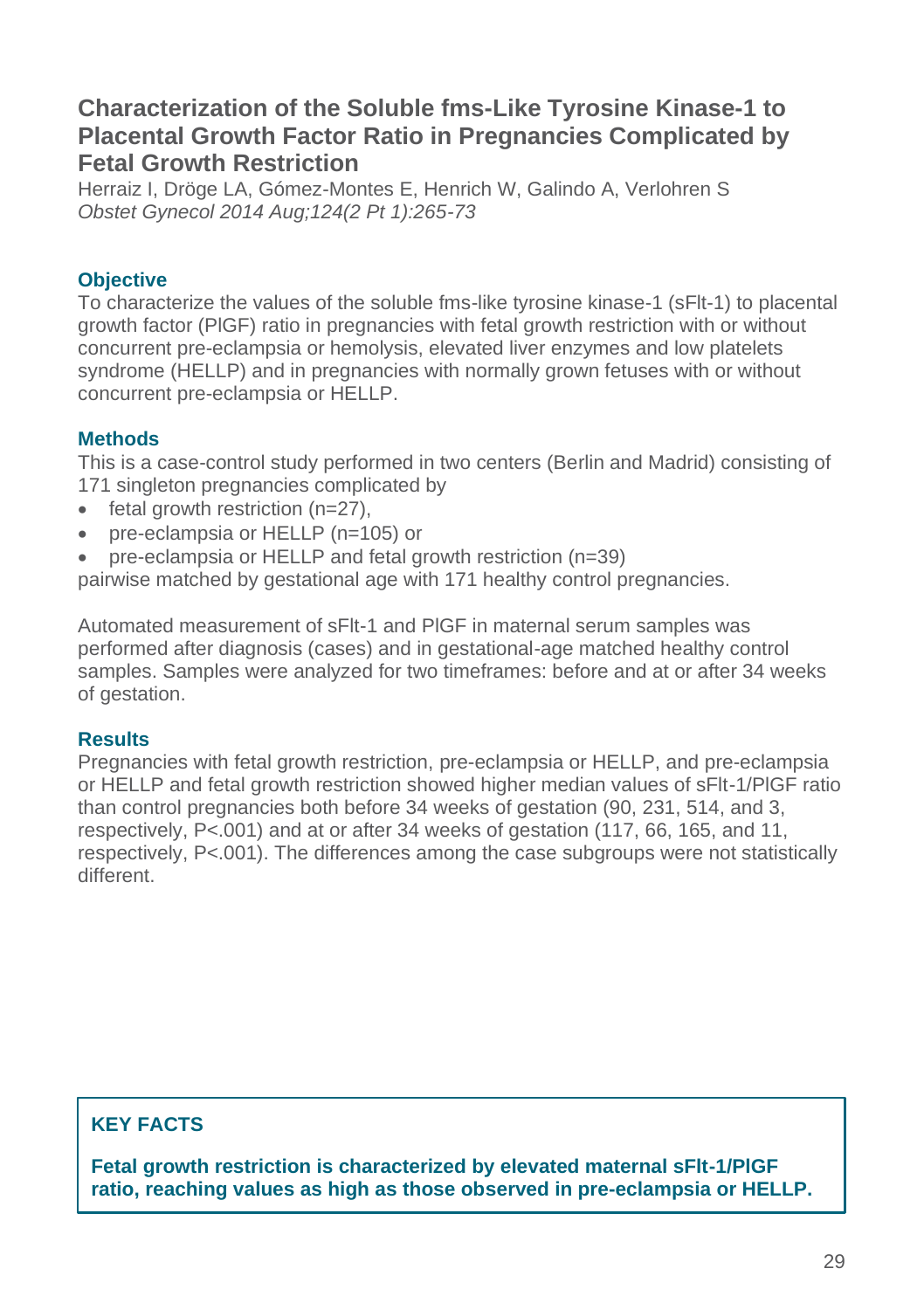## **New gestational phase-specific cutoff values for the use of the soluble fms-like tyrosine kinase-1/placental growth factor ratio as a diagnostic test for pre-eclampsia**

Verlohren S, Herraiz I, Lapaire O, Schlembach D, Zeisler H, Calda P et al. *Hypertension 2014 Feb;63(2):346-52*

#### **Abstract**

To establish gestational phase adapted cutoffs for the use of the soluble fms-like tyrosine kinase-1 (sFlt-1)/placental growth factor (PlGF) ratio as a diagnostic tool for pre-eclampsia in the clinical setting, a multicenter case-control study including a total of 1149 patients was performed.

We report normal values of sFlt-1, PlGF, and the sFlt-1/PlGF ratio based on the analysis of a total of 877 patients with uneventful pregnancy outcome. A total of 234 patients with pre-eclampsia and a matched cohort consisting of 468 patients with normal pregnancy outcome were compared, and sFlt-1 and PlGF were measured on an automated platform.

Separate cutoffs for the sFlt-1/PlGF ratio were determined for the early (20+0-33+6 weeks) and the late gestational phase (34+0 weeks-delivery). For each of the 2 gestational phases, 2 independent cutoffs framing an equivocal zone were determined: the first cutoff with focus on high sensitivity, and the second focusing on high specificity.

Between 20+0 and 33+6 weeks, the cutoffs at ≤33 and ≥85 resulted in a sensitivity/specificity of 95%/94% and 88%/99.5%, respectively. An sFlt-1/PlGF ratio of ≤33 had the lowest likelihood of a negative test (0.05; 95% confidence interval, 0.02- 0.13), whereas values ≥85 had the highest likelihood of a positive test (176; 95% confidence interval, 24.88-1245).

After 34+0 weeks, the cutoffs at ≤33 and ≥110 yielded a sensitivity/specificity of 89.6%/73.1% and 58.2%/95.5%, respectively.

#### **KEY FACTS**

**The approach to use multiple cutoffs for the early and late gestational phase enhances the diagnostic accuracy of the sFlt-1/PlGF ratio as a diagnostic tool for pre-eclampsia.**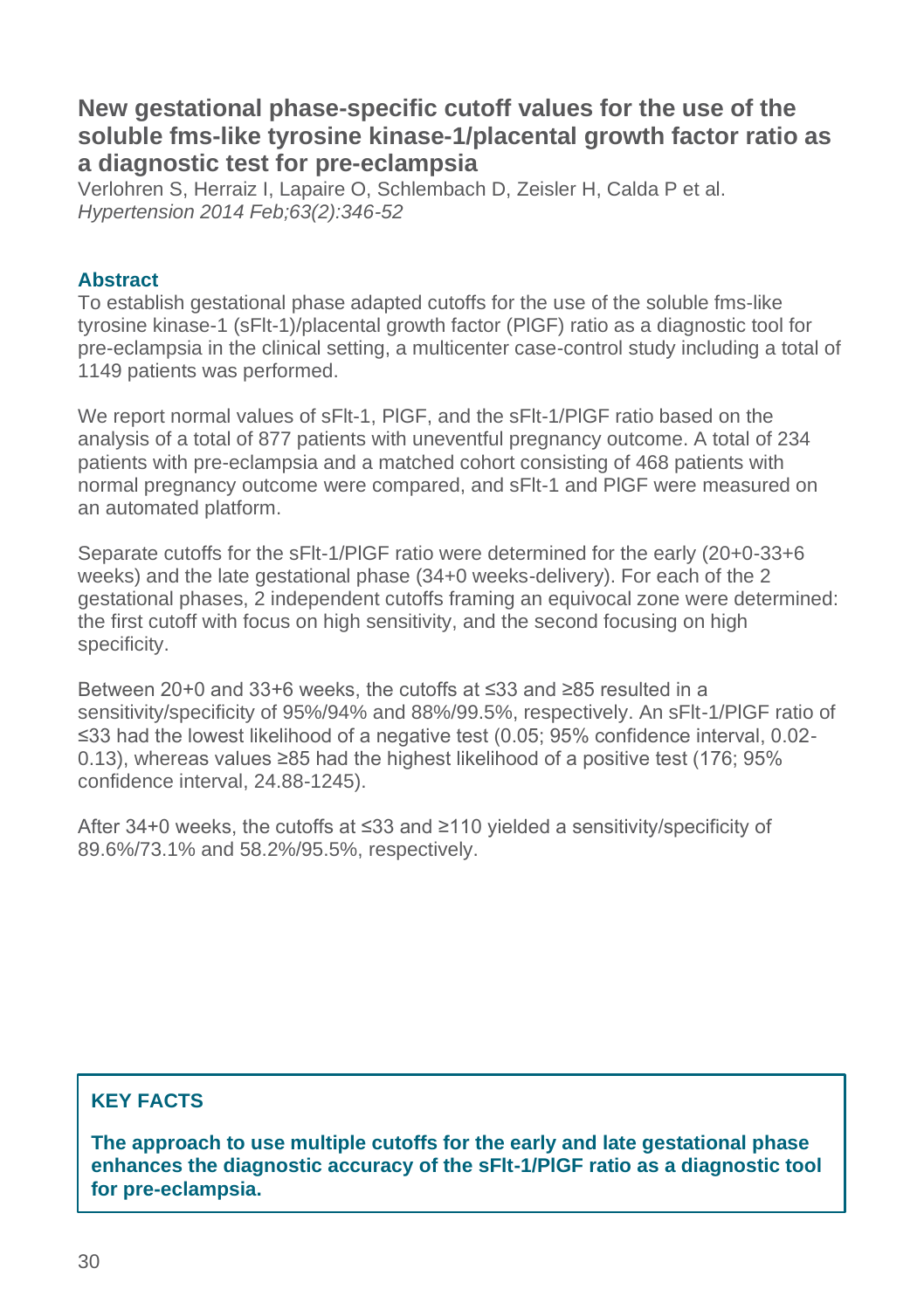## **The importance of repeated measurements of the sFlt-1/PlGF ratio for the prediction of pre-eclampsia and intrauterine growth restriction**

Schoofs K, Grittner U, Engels T, Pape J, Denk B, Henrich W, Verlohren S *J Perinat Med 2014 Jan;42(1):61-8*

#### **Aims**

The sFlt-1/PlGF ratio has been evaluated as a diagnostic marker for pre-eclampsia (PE). The aim of this study was to explore the use of the sFlt-1/PlGF ratio as an aid in prediction for PE.

#### **Methods**

150 patients with a high risk for PE were enrolled in this prospective study. Groups were compared according to the pregnancy outcome: controls (n=114), intrauterine growth restriction (IUGR) (n=14) and PE (n=22) with subclassification early PE<34 weeks (n=6). Measurements of sFlt-1 and PlGF were performed on an automated system. Statistical comparison of the sFlt-1/PlGF ratio in different outcome groups and a mixed model analysis using random intercept models were performed.

#### **Results**

The sFlt-1/PlGF ratio was significantly higher in pregnancies complicated by PE up to 4 weeks before clinical diagnosis compared to controls (106.7  $\pm$  47.7 vs. 21.0  $\pm$  4.1;  $P=0.02$ ).

Levels of the sFlt-1/PlGF ratio were higher throughout pregnancy in women with IUGR compared to PE/control patients (intercept 1.57 vs. 1.30/0.67; P<0.05).

The slope for the sFlt-1/PlGF ratio was significantly higher in PE and IUGR pregnancies compared to controls, indicating that a steep increase of the sFlt-1/PlGF ratio correlates with pathologic pregnancy outcomes.

## **KEY FACTS**

- **The sFlt-1/PlGF ratio can identify pathologic pregnancy outcomes such as IUGR and PE before clinical diagnosis.**
- **Repeated measurements are necessary to assess the dynamics in serum values.**
- **The time-dependent slope of the sFlt-1/PlGF ratio is predictive for future pregnancy outcome and risk of developing pre-eclampsia.**